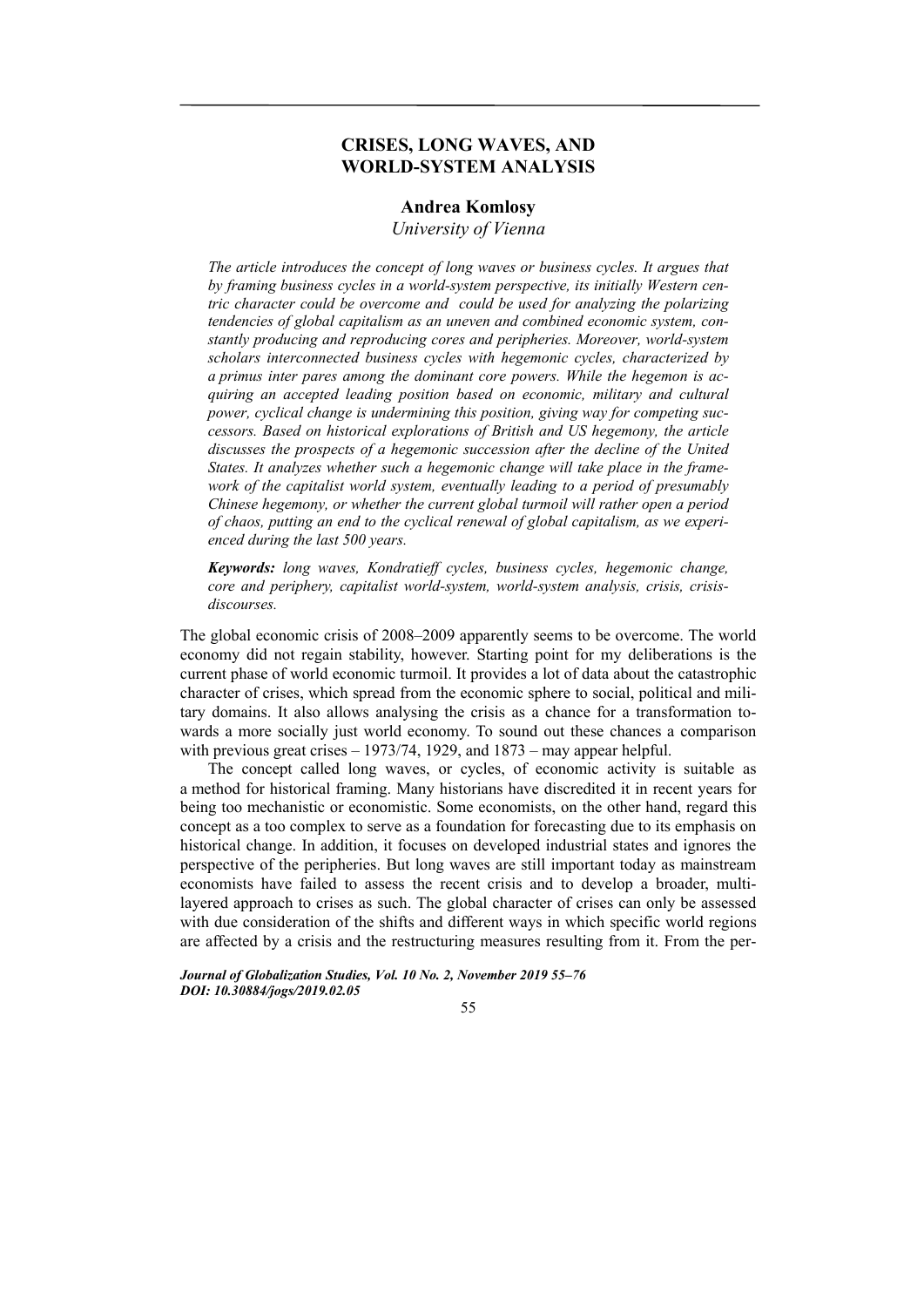56 *Journal of Globalization Studies 2019 • November* 

spective of a world-system analysis long waves are used in order to put geographical inequality on a regional, national and global scale as well as their dynamization through crisis in relation to the sequential pattern of economic cycles. In this regard, historical comparisons are used to discuss whether economic crises are of a system-stabilizing or system-overcoming nature. Core formation, peripheralization, competition and hegemonic shifts within the world economy can contribute towards a more complex assessment of crises. Moreover, I will also address crisis-discourses and perceptions of crisis which do not always concur with ostensible economic parameters.

### **1. Long Waves**

Long waves are a method of classifying the cyclical progression of the capitalist economy by using models of short-, medium-, and long-term movements of waves (up- and downturns, expansions and contractions, growth and shrinking) for measuring. In doing so the different explanations from different ideological worldviews – cycles of innovation (Kondratieff 1993 [1925]: 24–83; Schumpeter 1939), capital accumulation (Karl Marx and Ernest Mandel 1980) or the political economic regime (Bornschier and Lengyel 1992) – show great compatibility. In contrast to shorter investment- and business cycles, long waves basically consist of an upswing which usually lasts about 20–25 years so far (also called Kondratieff-A-phase) and is characterized by widening production and demand with growing prices and growing rates of profits. These are followed by a downturn of equally long duration (called Kondratieff-B-phase) initiated by a crisis of profit and overproduction. It provides an impetus to efforts to achieve lower costs and rationalization, thus creating the conditions for a new upswing. This phase is characterized by sharper competition between companies, many of which cannot hope to survive. The fall in prices and profits causes a flight into financial markets, opening a new role for business locations in the periphery. By taking a closer look, a long wave, *i.e.*, a cycle, can be separated into four phases: prosperity, recession, depression, and recovery.



## **Kondratieff cycles**

**Fig. 1. The phases of the cycle**  *Source:* URL: http://de.wikipedia.org/wiki/Kondratjew-Zyklus*.*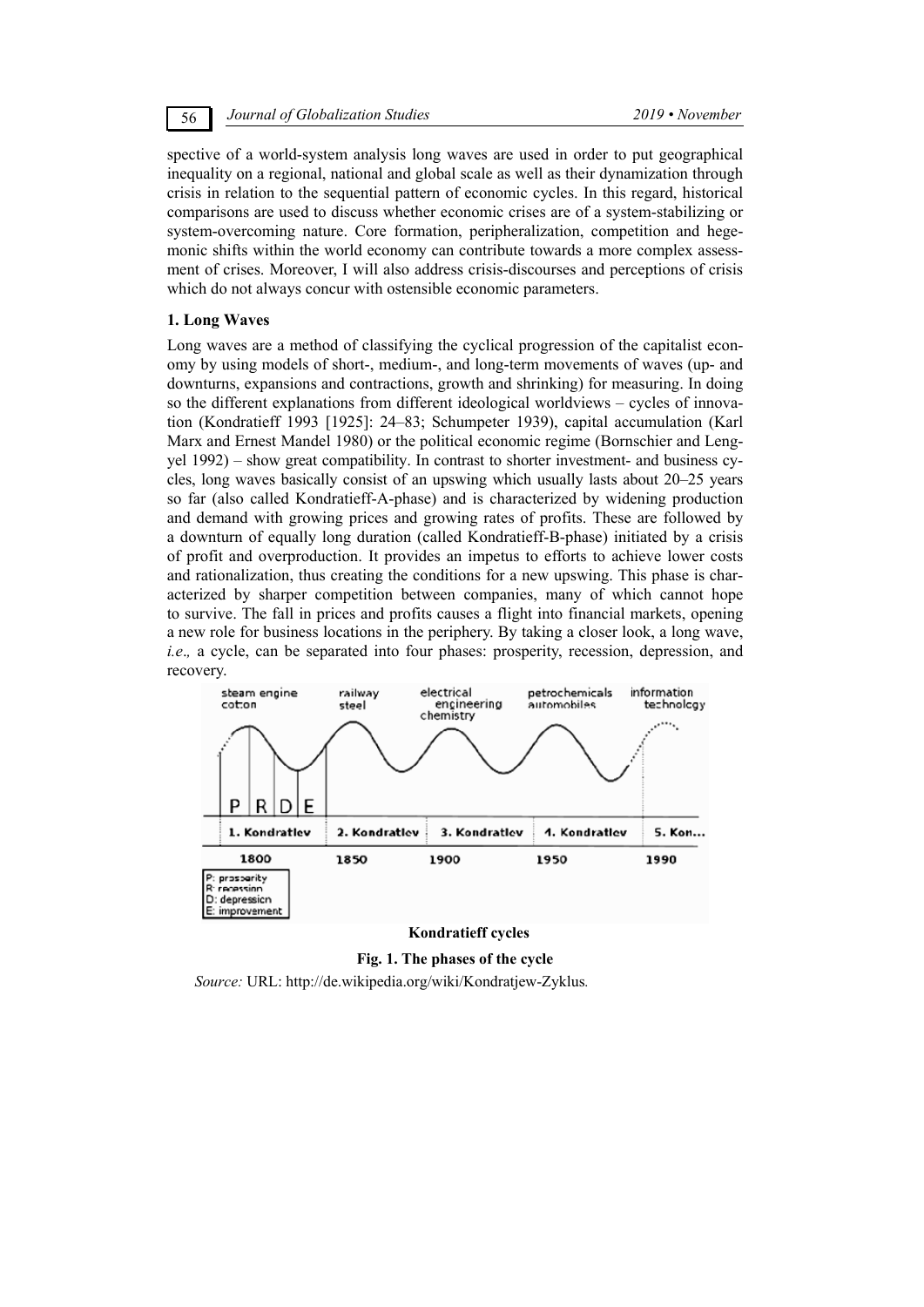Since long waves have been observed but not reliably proven or justified they are considered to be economistic, mechanistic and too schematic to do justice to the complexities of the real world. This is true. They cannot represent reality. They give an impression of repetition although the root causes for each cycle are different. They are vague, open for interpretation and do not allow making predictions. However, this does not distinguish them from other construction models usually used in social sciences. Here they are used for structuring and comparing complex developments. The aim of this exercise is to study the great historical world economic crises. Can cyclical models lead to a deeper understanding of crises and eventually even contribute to predicting future developments?

## **2. Historical Cycles**

The cycles or long waves described by and named after Nikolai Kondratieff in 1925 derive from movements of production, prices and wages within the industrial sector of the respectively leading industrial countries. The first Kondratieff cycle began with the first high phase of the Industrial revolution carried by the mechanization of the textile industry in the UK, which began around 1790. The leading industrial sectors during the following A-phases were the railway industry (the 2<sup>nd</sup> Kondratieff-cycle, 1850ff.), steel, electrical, chemical and food industries (the 3<sup>rd</sup> Kondratieff-cycle, 1896ff.) as well as car manufacturing (the  $4<sup>th</sup>$  Kondratieff-cycle, 1945ff.). There exists substantial consensus about the A-phase of the  $4<sup>th</sup>$  Kondratieff-cycle being fed by reconstruction after World War II, leading to unforeseen potentials in demand for consumer goods being mobilized and affecting several surrounding sectors. At the turn of the 1960s – the 1970s the rates of profits sank. This, together with the rise in oil prices, culminated in the world economic crisis of 1973/74.

*Table 1* 

| Kondratieff A-Phase                                 | Kondratieff B-Phase |  |  |
|-----------------------------------------------------|---------------------|--|--|
| 1790-1820                                           | 1820-1850           |  |  |
| Textile industry                                    |                     |  |  |
| 1850-1873                                           | 1873-1896           |  |  |
| Railways, steel                                     |                     |  |  |
| 1896-1914                                           | 1914–1945           |  |  |
| Electrical, chemical and food processing industries |                     |  |  |
| 1945–1973                                           | 1973-1990?          |  |  |
| Petrochemical industries, car manufacturing         |                     |  |  |

#### **Long waves according to Kondratieff**

A phase of prosperity where a new lead-product, source of energy and propulsion technology (hydro power > steam power > electrical engine > conveyor belt) was met by growing demand carried within itself the first germs of crisis (recession) in form of exhaustion of profit margins, the strengthening of competition and market saturation. Depression duly follows. Phases of depression are marked not only by downturns and collapse but also by a search for renewal: rationalisation in existing industries, product innovation in new sectors, development of new technologies, raw materials or their substitution, lowering of labour costs through scientific management (factory system,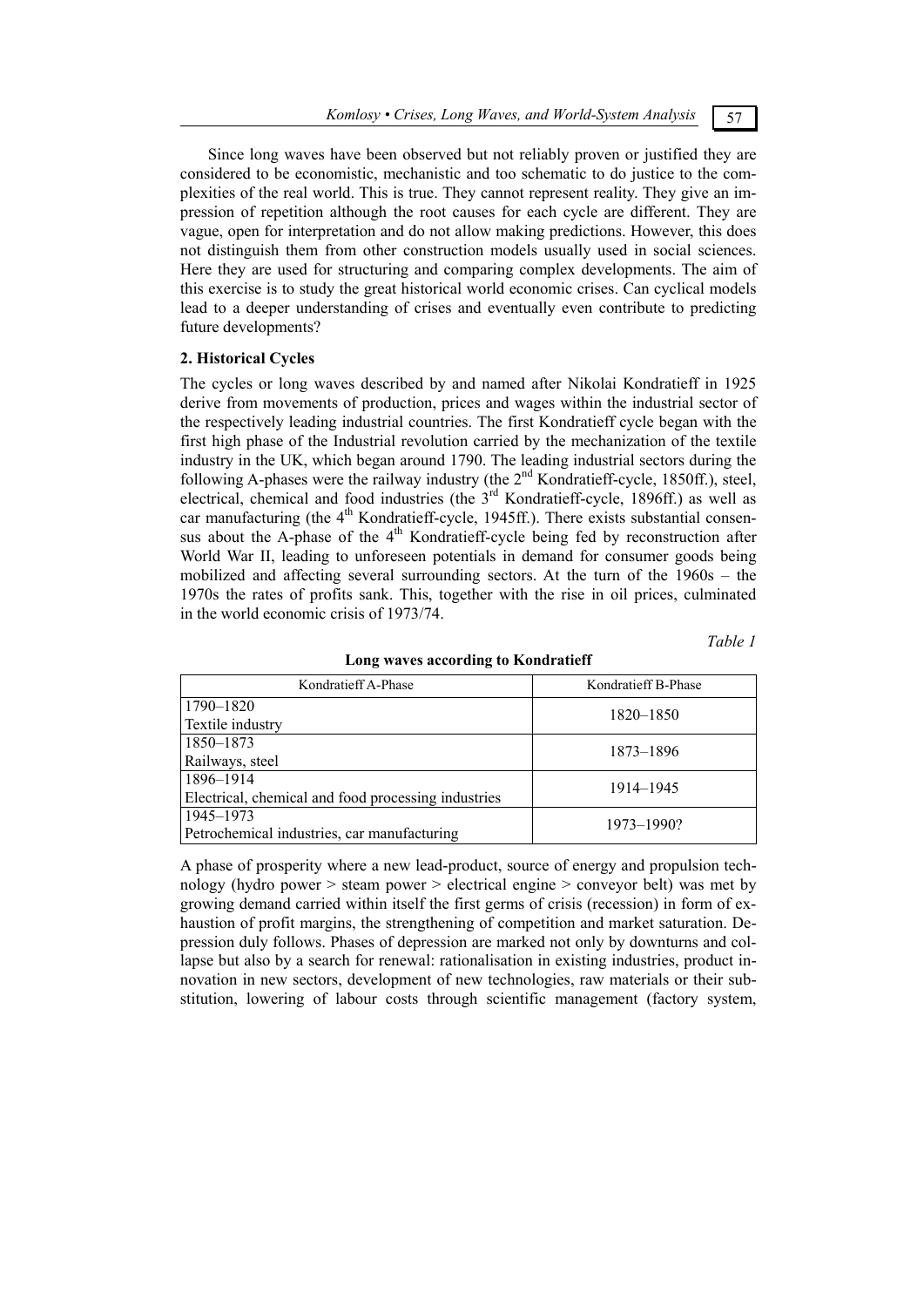Taylorism, Fordism) in the centre and the acquisition of new sources of raw materials and extended workshops in the periphery of the world economy. During the transition from depression (B-phase) to recovery (A-phase) political-economic framework conditions in individual states also change, meaning the legal, institutional embedding and safeguarding of the newly adopted accumulation-strategy. If needed, production and demand will be stimulated by military means – in the full knowledge that devastation caused by war could form the basis for the next upswing. The orchestration on state level is accompanied by attempts for an internationally coordinated regulation from which established producers expect protection of their advantages, whilst developing and emerging nations expect help in their attempts to catch up in their development.

Actually, looking at the sequence of prosperity and recession or depression and recovery before and after the peak or the low level, as Schumpeter did in his *Business Cycles* (1993), provide a more applicable subcategorization than the mere division into A-upswing and B-downturn phases.

When comparing the world economic crisis of 1873 and 1973/74, similar patterns can be found despite all the differences between them.<sup>1</sup> 1873 marks the turn from the years of rapid industrial expansion carried by the railway boom between 1867 and 1873 to a long-term phase of stagnation. This period was marked by numerous innovations led by automation of production, the spreading of industrialization towards chemical processes and food processing as well as the development of electrical industries which in the end led to the turn from central transmission belts to the development of single motor drives. This started a modernization of industrial facilities during the phase of depression. In order to survive the competitive climate rural regions in the periphery were developed for industrial use due to lower land prices and labour costs. Locations outside Europe except for the United States, Japan as well as smaller enclaves in British India and Mexico did not experience factory-style industrialization: their role was to deliver raw materials and food as well as to provide markets for ready-made goods manufactured in the industrializing nations. Colonies and economically dependent nations were bound to European colonial powers by way of 'classical imperialism' in order to safeguard economic and strategic resources against competing interests. In the industrial countries factory labour expanded massively. Factories were organized according to Taylorist principles. Daily life and people's lives changed significantly due to wage labour, urbanization, state regulation, mobility and commodification. These adjustments carried the second phase of industrial expansion from 1896–1912.

The global economic crisis of 1929/31 is more complex than the crisis of 1873 and 1973, as the era between the two world wars was strongly conditioned by the dynamics caused by political events (Galbraith 2009; Roth 2009: 285ff; Wolf 2009: 182–185). Usual periodizations describe both world wars including the phase between the wars as one long-term period of crisis. However, the First World War can also be seen as the last effort to prolong the A-phase of the second period of expansion by increasing the demand for war materials and thus breathing life into the economy. For the Axis powers this renewal ended in failure followed by the break-up of major empires, new states being founded and, in case of Russia, one social revolution leading to the foundation of the USSR.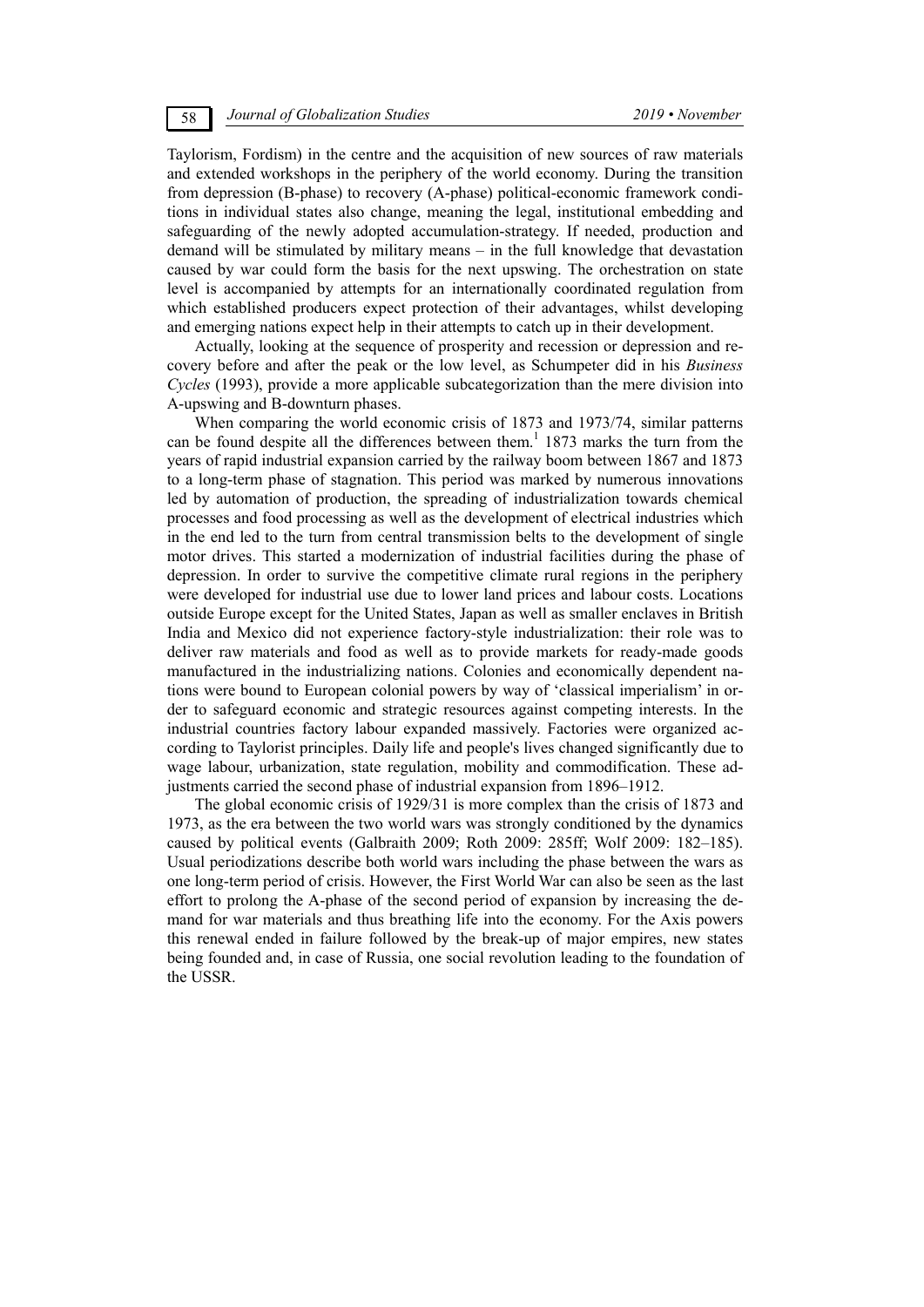From the point of view of the majority of the population, military conscription and service, battles of production and serving at the home front cannot be equated with the term 'upswing' anyway. It was crisis per se, even though (most) sides raised it onto a patriotic pedestal. The war economy, under the mantle of military considerations, opened up new opportunities to introduce rigid regimes of management and control that were also useful in times of peace. The followers of socialism even interpreted farreaching state power to access management, labour and distribution as an example to follow for the governance of a planned economy. Rebuilding after World War I did not have lasting regenerating effects due to the disintegration of the major powers, border conflicts, population transfers as well as conflicts about the constitutional arrangements for the successor states. It was a continuance of economic depression. However, the post war order established by peace treaties offered better starting conditions to the victorious Entente-nations and their allied states than to the losers. Whilst the Soviet Union concentrated on socialist transformation, the United States of America which had not suffered any damage during the war is able to increase their economic superiority within the world economy against the old colonial empires. Reconstruction credit was bound to restrictive budgetary policies. Monetarist economic policies strangled any impulse for growth.

The collapse of the New York Stock Exchange on the  $24<sup>th</sup>$  of October, 1929 and the resulting feedback effects triggered the world economic crisis. International Dollar loans were withdrawn, companies and banks collapsed as did prices for raw materials. A massive decline in production and foreign trade followed. Deflationary economic policies strengthened the decline further. An international coordination to solve the crisis failed. As a result, the world economy broke down into trade- and currency-blocks of the major powers who tightly bound up their colonies and trading partners to themselves. Lacking colonies of its own, Germany set about building a large-scale area under German domination in Eastern Europe. Emerging nations like Brazil, Mexico or Turkey were able to gain some breathing space due to the turbulences in the cores. This made it easier for these countries to begin with catching up on their own industrialization. Because of its isolation the Soviet Union was also barely touched by the crisis and concentrated on developing its industries. Whilst developing nations with ambitions for an independent economic policy were therefore able to use the crisis for strengthening their own national economies, the core nations were hit by a paralysis, which they carried into their colonies and backyards as well.

Neither the New Deal in the USA nor work creation programmes in Nazi Germany was able to bring an end to depression. Economic recovery came only after the end of the Second World War. Many restructuring measures of the war economy led to modernizations, just like after the First World War. These were retained during the recovery. But violence, suffering and destruction are the main reasons for the beginning of the next A-phase usually being dated towards the end of the war.

The crisis of 1973/74 did not trigger a recession comparable to those of 1873, 1929 or even 2008. GDP growth went down but did not drop to a minus (Wolf 2009: 23). It nevertheless marks a turning point where the Fordist welfare state of the reconstruction years is being replaced. The answers to the crisis of 1973/74 marked a process of re-globalization and thus reconnected with the phase of classic imperialism after the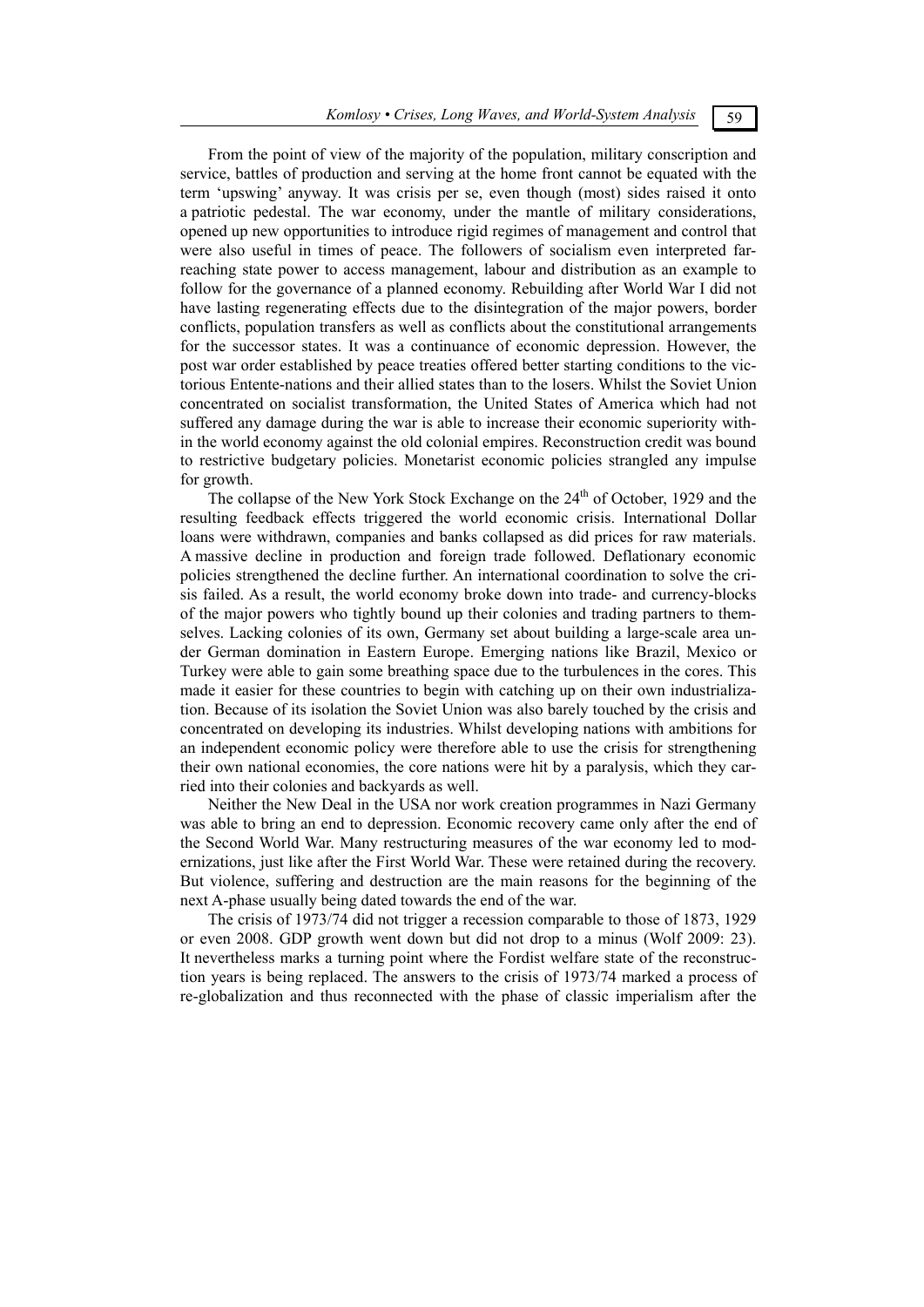world economic crisis of 1873, when realization blockades in the cores were overturned by product- and process innovations as well as the valorization of internal and external peripheries by capital exports, raw material extraction, industrial relocation and credit expansion.

### **3. Long Waves and World-System Analysis**

At its core debating long waves is a narrative viewing the world economy from a eurocentrist western perspective. This also includes the USA, which has risen to become a leading industrial country during the second half of the 19<sup>th</sup> century. The crucial factor for assessing the A- and B-phases of recession, depression, renewal and prosperity are the western industrial countries. At the same time cycle theory claims to have universal validity characterizing the entire world economy across national borders. For the colonial age this means that colonies are viewed as being part of their mother countries. This also applies to sovereign states and empires in so far as these became dependent on major European powers or the USA. Whether different economic cycles have a lifting or stunting effect on the development of colonies and peripheries of the world economy is not a matter of the debate as long as these regions do not succeed in articulating themselves as actors with independent interests and perspectives. They were able to do this by demanding greater inner autonomy within the empires themselves. Internationally, the aspiration for their own development perspective was formulated by way of independence. They raised a claim for becoming cores themselves through catch-up development, thus being able to shape the cyclical movements of capital accumulation with their own lead products and lead processes.

World-system analysis on the other hand understands the world economy as an interdependent web of relationships, which allows regions with good starting conditions to enjoy advantages at the cost of regions that due to relative economic and political weaknesses have to allow development, valorization and appropriation of values by others who are stronger than them. Thus, the formation of centres (or cores), peripheries as well as semi-peripheries is an expression of the unequal integration of regions into the supraregional division of labour. Thus, the concept of 'system' starts with assessing the function of regions within a supraregional, state-crossing division of labour. Economic integration is therefore exceeding the territoriality of sovereign states. But because of their varying political strength and constitution states also contribute to the regional differentiation of the world economy (Wallerstein 1983).

The historical moment usually<sup>2</sup> used to pinpoint the beginning of the development of the unequal supra-regional division of labour within the capitalist world system is the western European expansion into north-eastern Europe and into the Americas, leading to those regions becoming world economic peripheries supporting capital accumulation in the centres (or cores) through delivery of cheap food and raw materials. Initially only based in western-Europe, north-eastern Europe and the Americas during the sixteenth century, capitalism centered in north-western Europe began expanding successively during the seventeenth century until in the nineteenth century it had subjugated all world regions to its mechanisms of expansion, development and functional inclusion into an unequal division of labour. The systematic transfer of values from the peripheries to the centres of the world economies is being explained with unequal opportunities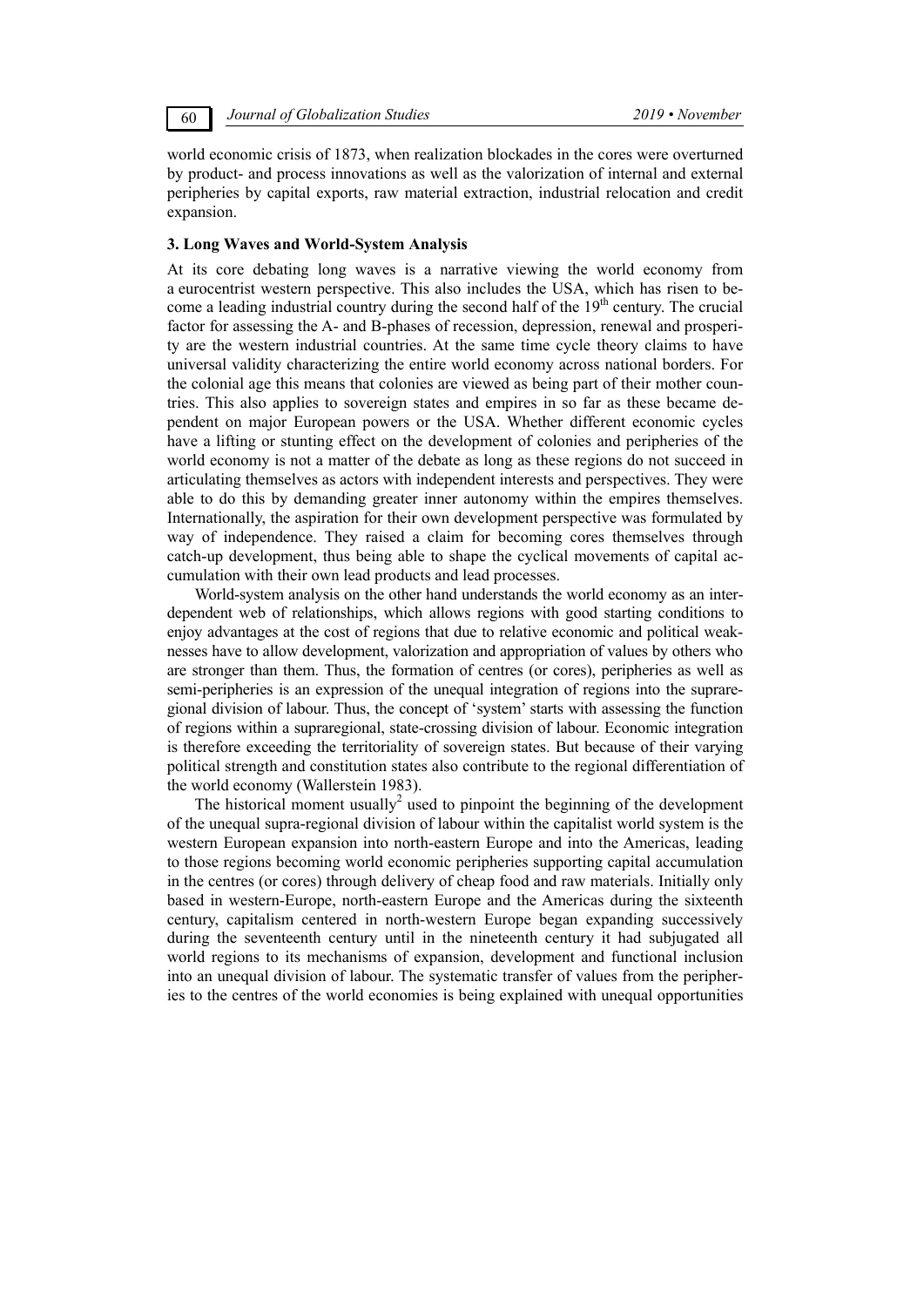for value creation and appropriation. Centres, peripheries as well as rising and declining semi-peripheries are explained as an expression of historical power relations. When inner and outer framing conditions change, developments of core formation and peripheralization are also subject to change: this applies to the foundations spatial polarization is based on as well as the geographic placement of centres, peripheries and semiperipheries.

Leading authors committed to world system analysis have been integrating the concept of long waves as a building block into their models since the 1970s.

The model of cycles greatly changed due to its connection to a world-system context. Two main aspects may illustrate the specific contribution of a world-system approach for understanding cyclical movements of capital accumulation.

First, upswings and downturns do not mean the same for cores and peripheries within a division of labour characterized by small- and large-scale inequality and dependency. The turn from depression to new prosperity must not only be linked to sectoral and technological renewal. As the turn goes hand in hand with a stronger integration of peripheries into the world system – which contributes to the regeneration for the whole system – the cycle also has consequences for the geographic position of cores and peripheries and therefore the spatial structure of the world system. It can lead to the transformation of peripheries into semi-peripheries or centres, to the decline of former centres or semi-peripheries and also to a new gestation of peripheralization. For example, a periphery based on raw materials can be transformed into one functioning as a region delivering nature or recreation for tourism, as an outlet for waste deposits, or as an extended workbench. Expansion as part of an upswing means rising demand for raw materials in the centres – for raw-material peripheries this means intensifying exploitation, valorization and penetration primarily aimed at delivering resources to the centre. This also demands investment in traffic infrastructure, storage facilities as well as facilities for refining and primary processing of raw materials. Peripheries become attractive locations for manufacturing industries only when process innovation in the core has come to an end and standardized aspects of production can be carried out by less qualified workers. The relocation of industrial production into the periphery is concentrated on those branches and sectors of the economy that have already lost their lead function in the old industrial countries. The shift into the peripheries often only affects work intensive steps of production whilst keeping the leading and value creating company functions in the old industrial centres, meaning that growth through catch-up industrialization does not necessarily lead to development. The new international division of labour thus leads to new forms of dependency of the periphery on the centre. In the centres, the growth dynamic during the next cycle shifts to a new lead sector. During this restructuring new regions can consolidate themselves as industrial centres while older industrial regions are forced to the fringes, however.

As long as the shift into the periphery is being driven from the centres, the former will depend on the latter. But catch up-industrialization can also trigger impulses leading not only to the development of new centres within the periphery but also to the rise of a periphery to becoming a core of the world economy. Successful rise depends on the economic cycle, changes in the steering of the global commodity chain, the legal international framework and the economic-political decisions being taken on the local or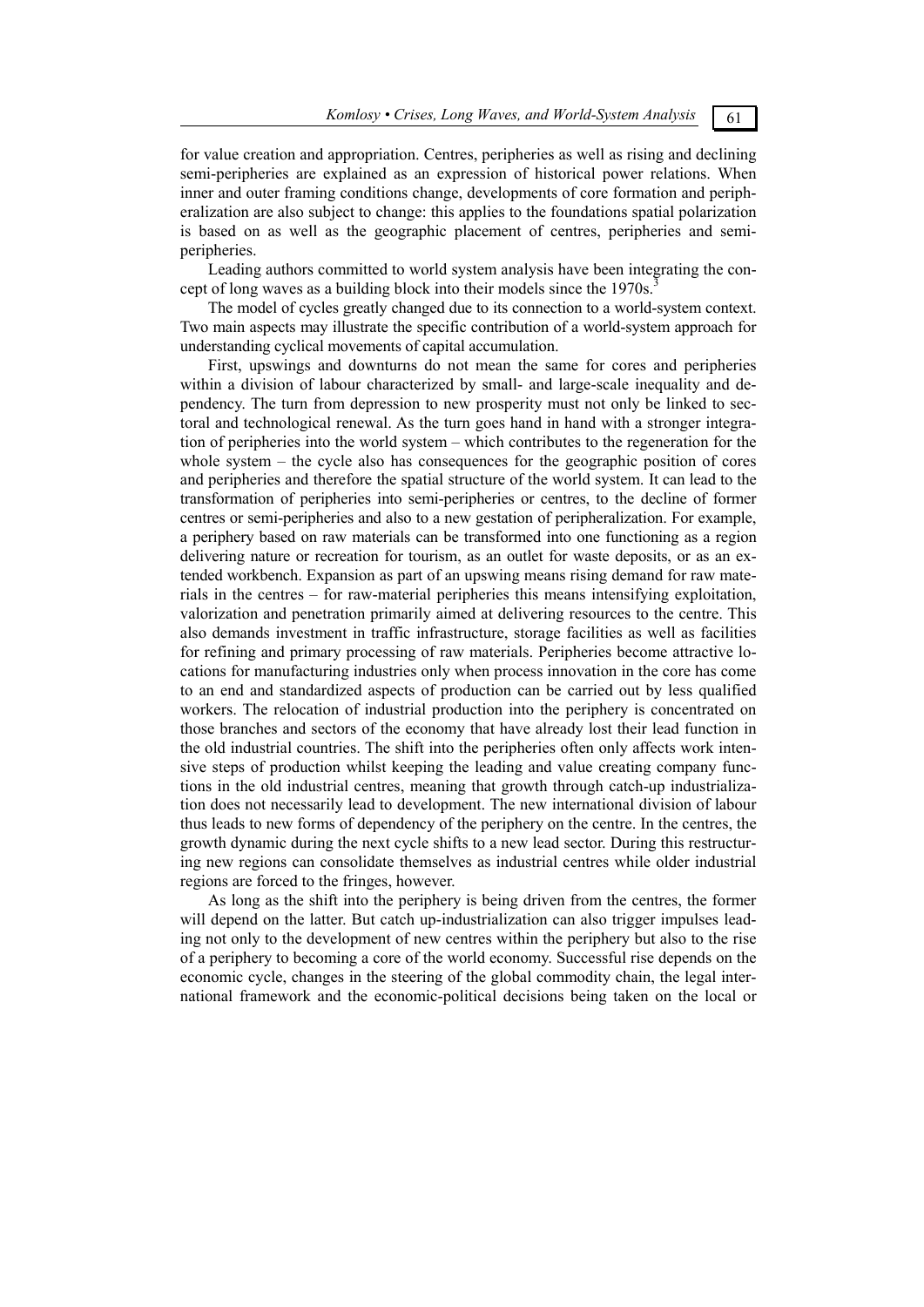national level, but also on a given country's or region's ability to assert its upgrading against competing rivals. Size, resources, industrial tradition, available qualifications, capital and the political and institutional framework are crucial for whether foreign direct investment leads to an industrialization based on dependency or to the transformation into a regional industrial centre (Komlosy 2012a: 11–42).

Secondly, focusing the spatial impact of long waves on the geography of cores and peripheries allows for embedding economic cycles into so-called hegemonic cycles (Wallerstein 2011; Arrighi 1994; Frank 1998; Taylor 1996). These are characterized by a hegemonic power dominating the world economy. A hegemonic power is understood to be a state wielding a leading role in the world economy and the military field, controlling the world finance sector and whose values and way of life are considered to be the world's leading culture. It also forms part of hegemonic status that its power and leadership are accepted by allies, dependents, rivals and enemies. Such a situation can only exist when certain conditions are met. Historically, multi-polar phases in which different centres compete for hegemony are much more common than unipolar phases with only one dominant core. Empirical observations show hegemonic cycles with duration of around 100 years. Hegemonic cycles are characterized by the rise, victory, maturity and decline of a hegemonic power. A mostly unchallenged hegemony exists only during the phase of maturity. All other phases of the cycle are characterized by fierce competition to achieve supremacy against previous powers and rivals, and defensive battles against possible successor powers during the phase of decline.

**Overview 1.** The geographical expansion of the capitalist world system.

The 12<sup>th</sup> century: Beginnings in Venice, Islamic Mediterranean; The  $13<sup>th</sup> - 15<sup>th</sup>$  century: Expansion to Upper Italy, Upper Germany, and Flanders; The 16<sup>th</sup> century: Global rise from Northwestern Europe (Core) to southern and central Europe (SP), Northeastern/eastern Europe (P), American colonies (P); The 18<sup>th</sup> century: Incorporation of the Ottoman Empire, Russian Empire, western Africa, the Indian subcontinent, eastern and southeastern Asia (P) The 19<sup>th</sup> century: Incorporation of Africa, Oceania and further parts of Asia (P).

The prevalent historical narrative of world-system theory as substantially shaped by the narrative of Immanuel Wallerstein (2001, 1998) views the seventeenth century Netherlands as the first hegemonic power. It was able to assert itself against upper Italy and upper Germany who had been the economic backbone of Europe during the fifteenth and sixteenth centuries. Their dominating position was based on a system of cities that had more or less leading roles depending on the situation, but did not exercise hegemony. A hegemon had only been able to arise when economic expansion was combined with state interests to support, promote and protect business and trade. When the European core regions had shifted from the Mediterranean to the north Atlantic during the seventeenth century, the old centres declined and turned into semi-peripheries. The General States of the Netherlands developed into a new economic core. After a series of wars involving the Netherlands, England and France, the United Kingdom became the hegemonic power of the nineteenth century  $-$  in competition with France during its ascendance, challenged by the USA and the German Empire during the phase of decline. After two world wars the United States came out of the German-American con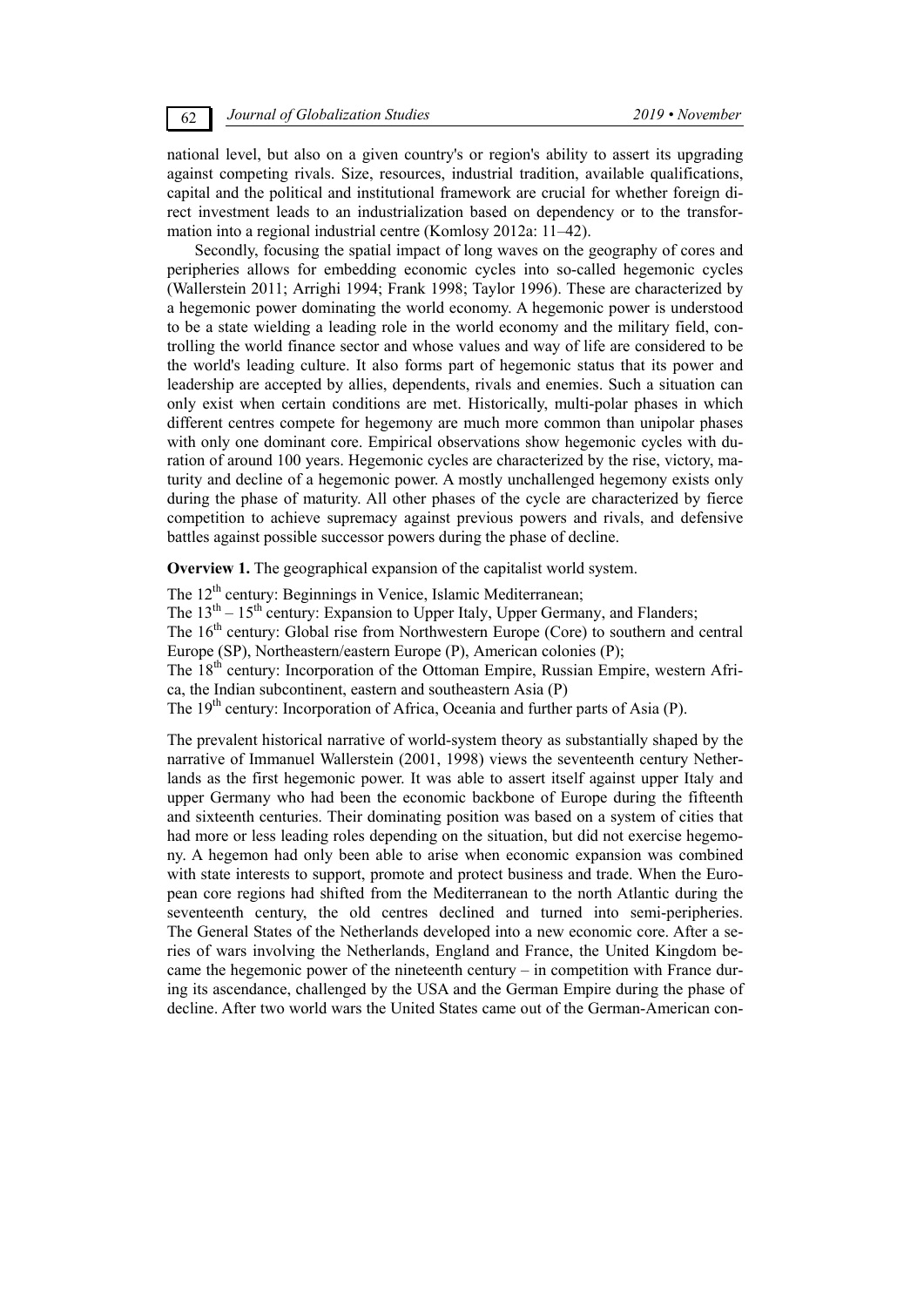flict as the victorious power. It went on to dominate the 'American century' as a global hegemon between the mature years of 1945 and 1973. The USA had to tolerate a counter hegemon represented by the Soviet Union, which did not fulfil a leading economic function but was able to achieve hegemonic status in its sphere of influence due to its primacy of the political and the military power flowing from that. Both hegemon and counter hegemon went into decline with the onset of world economic crisis in 1973/74. Whilst the 'Eastern bloc' with its Council for Mutual Economic Assistance (CMEA, also referred as COMECON) and the Warsaw Pact collapsed in 1991, the decline of the US hegemony was characterized by the attempts to compensate for and delay the loss of hegemonic power through militarization, expansion of alliances and the use of alliance commitments as well as the use of the US Dollar as the global reserve currency.

*Table 2* 

| Hegemon     | Kondratieff A-Phase                                                       | Kondratieff B-Phase | Hegemon     |
|-------------|---------------------------------------------------------------------------|---------------------|-------------|
| UK-upswing  | 1790-1825<br>Textile industry                                             | 1820-1850           | UK-victory  |
| UK-maturity | 1850–1873<br>Railways, steel industry                                     | 1873-1896           | UK-downturn |
| US-upswing  | 1896-1914<br>Electrical-, chemical-,<br>and food processing<br>industries | 1914–1945           | US-victory  |
| US-maturity | 1945-1973<br>Petrochemical industry,<br>car manufacturing                 | 1973-1990           | US-downturn |

**Long waves and hegemonic cycles, 1790–1990** 

Britain's ascent happened (in competition with France) during the A-phase of the  $1<sup>st</sup>$  Kondratieff-cycle (1790–1825), its victory as a hegemon was achieved during the following B-phase (1825–1850); during the A-phase of the second Kondratieff-cycle (1850–1873) British hegemony reached maturity. It was challenged by the USA (and Germany) during decline (1873–1896). The ascent of the USA began during the long phase of crisis between the two world wars (1919–1940). During the second half of the 20<sup>th</sup> century it underwent victory, maturity and decline.

To view history as ascension and decline of major powers has long been a tradition in historical and political science. A world-system approach is able to fruitfully use the ground between the poles of geographically confined state policy on one side and economic action space – which is overcoming the borders between states – on the other. Hegemony is therefore not primarily founded in the political strength of one state but rather in the capability to control the transnational flow of goods, capital and labour in such a way that profit gained from such global commodity chains is mainly realized in one's own sphere of rule. Thus hegemonic cycles are based on economic long waves. Questions of political power cannot be understood without relating economic foundation as well as world economic constellations. In contrast to a purely economic determination of a business cycle, as conceived of in the models of Kondratieff and others, hegemonic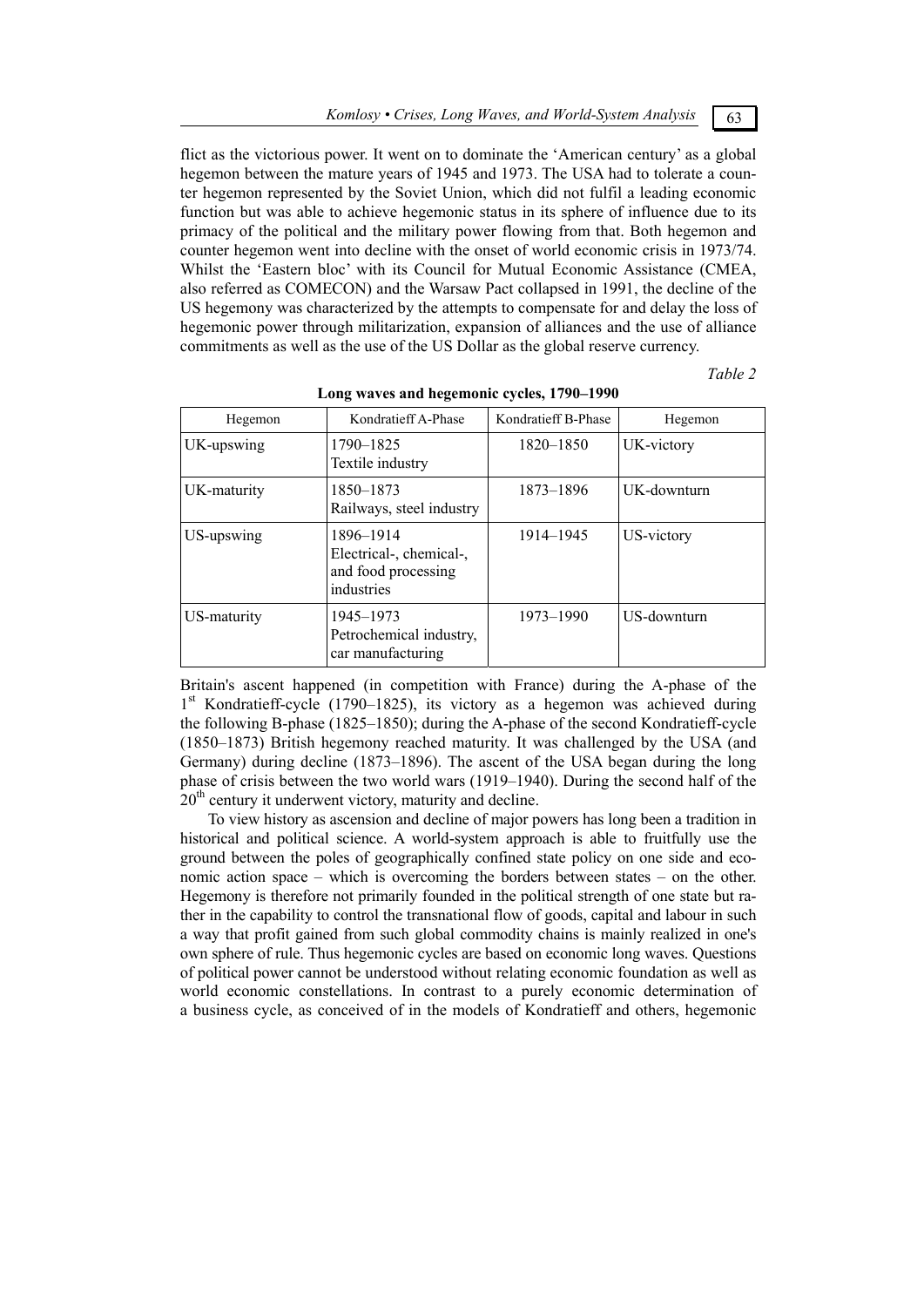64 *Journal of Globalization Studies 2019 • November* 

cycles are rooted in political events. Not only do war, arms expenditure, conquest and the formation of alliances play a central role in periodizing ascent, victory, maturity and decline of hegemonic powers. They also interact with prosperity, recession, depression and recovery within the economic cycle.

## **4. Crisis within the System – Crisis of the System?**

In the following pages long waves, the new formation of centres and peripheries and hegemonic change will form the base for discussing crises within the world system. Is capitalism a cyclical sequence of A- and B-phases following each other, where crisis is an immanent systemic mechanism to overcome out-dated arrangements of production and division of labour whilst developing renewed organisational, technological and geographical arrangements as a base for a new expansive phase? The concept of economic long waves suggests such an interpretation. In its bourgeois-liberal incarnation 'creative destruction' (Schumpeter 1939) prepares the terrain for a new wave of innovations. Political system change is not needed. From this point of view, phases of authoritarian suppression of the parliament aiming at breaking people's resistance against the social consequences of 'creative destruction' are considered to be anomalies. However, they can also be considered to be immanent to the system. From this perspective, crisis represents a periodically reappearing chance provided by the system to adapt structures and habits of economic life to the newest level of technology and management. Therefore, the bourgeois-liberal discourse does not dramatize crisis. On the contrary, crisis is – more or less openly – seen as a welcome occasion for pushing back gains won by the workers movement or distribution mechanisms granted by governments during the A-phase, such as taxes, wage increase, workers' rights and social security. On the other hand, the capital side demands from the state to privatize, liberalize and unblock stagnant capital accumulation (see, *e.g.*, Streissler and Tichy 2012). The key question in this case is about who has to pay the price for the crisis: Is it manufacturing companies or banks, large and small businesses, entrepreneurs or working people, the permanent workforce or those with precarious jobs with their various specific interests? It is in the interest of the strongest capitalist groups to prevent public discussions of budgetary reallocations from social benefits to subsidies for banks and businesses. They are to be presented as inherent necessities for saving the system instead.

In the world-system approach, historical capitalism is viewed as a system of expansive, continuously reproducing capital accumulation leading to regional inequality. Although it is understood as a critical analysis, it is essentially based on the interpretation of crisis as a moment of chance and renewal. The concept of crisis differs from the liberal approach. Instead of viewing crisis as a chance within the adaptation mode of the system towards the demands of unfettered capital accumulation, it can also be regarded as a chance towards overcoming the system itself. Following from Karl Marx, the nineteenth-century socialist theoreticians founded their visions of a socialist transformation on a theory of crisis that combined social, economic and political aspects. There was a conviction that the *crisis within the system* would turn into a *crisis of the system,* thus allowing for a new beginning in which the productive forces matured under capitalism would be put under the control of a new collectivized and therefore more rational mode of production. This new mode of production of the future would have no need for cyclic cri-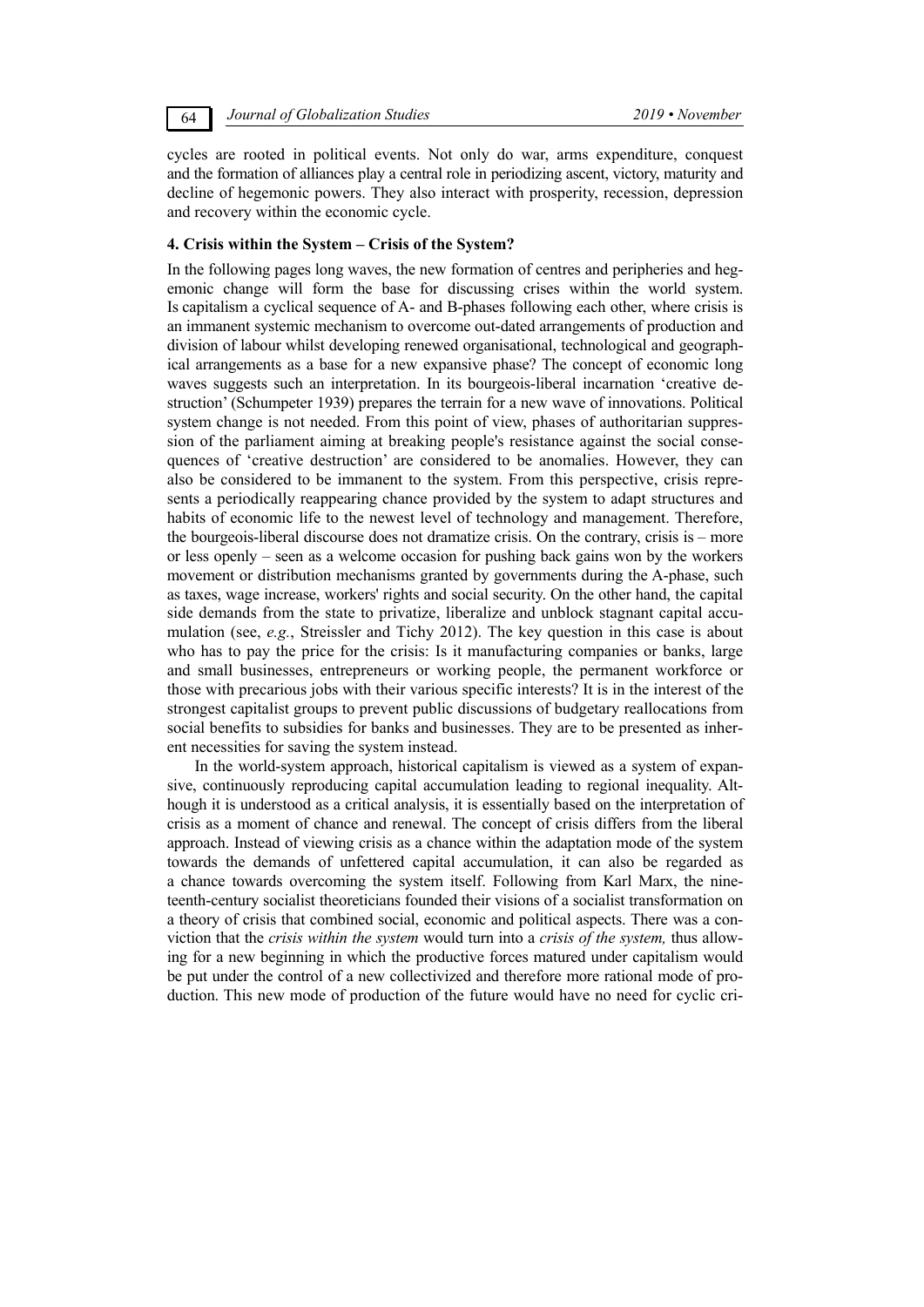ses. The insight about the coming final crisis of capitalism united the nineteenth-century socialists from different theoretical and tactical backgrounds. But when the twentiethcentury capitalism showed a remarkable capability of re-emergence from crises, with Soviet-type state socialism not being able to do anything about this, the forecasts about the final crisis mostly faded away. Socialists either acted within the framework of the system alternative of the state socialist planned economy or concentrated on strengthening the social elements of the market economy.

The 'golden years' of prosperity after WWII relegated the overturning of capitalism towards an unreachable future. Left-wing world-system scholars open to the formation of a socialist society were no exception to this. They did define capitalism as a historical system, which, if it had a beginning, could also conceivably come to an end (Wallerstein 1983). But historic-empirical analysis focused on cyclic renewal and its related changes in the constellation of core formation, peripheralization and hegemonic change. The insight that system change could come on the practical-political agenda of the day only appeared around the turn of the millennium. On the one hand, the collapse of state socialism demonstrated that system change was possible. On the other hand, the opening of Eastern Europe that had helped to overcome the crisis in the West caused even bigger problems. Immanuel Wallerstein opened a new debate with his book *Utopistics: Or Historical Choices of the 21<sup>st</sup> Century* (Wallerstein 1998). He thought it was possible and provided arguments explaining why cyclic renewal and reformation could not really get off the ground following the world economic crisis of 1973/74. In his estimation renewal was not able to come up against resistance immanent within the system itself. First, it was not possible to curb the profit squeeze by shifting production and externalizing the costs. Available potentials of renewal in the form of raw materials and labour reserves ready for access without having to care about reproduction costs showed signs of exhaustion. This, secondly, led to rising costs causing a crisis of capital accumulation. According to Wallerstein, the third factor is a crisis of legitimation of the state. Due to shrinking income and rising expenses states are increasingly less able to compensate for dissatisfaction and to provide national identity. Competing offers of regional, ethnic and religious nature lead to an erosion of social cohesion and to an opening of new rifts within society.

Today more than ever, Wallerstein (2011, 2013) is of the opinion that historical capitalism is in its phase of final crisis, though without providing forecasts about the end of this crisis. In contrast, other social scientists do not interpret social crisis phenomena as an expression of breakdown and transformation but rather as an adaptation immanent within the system (*e.g.*, Frank 1998). A debate flared up reaching far beyond the field of world-system analysis, also involving the question of hegemonic change in the world system. Let us play out the arguments using the world economic crisis of 1973/74.

## **5. Business as Usual: Crisis as a Mechanism Immanent within the System**

Viewed from a hegemonic perspective, counter-strategies and the overcoming of crisis can be regarded as reforms on the one hand, or mechanisms of adaptation and reordering, on the other. The answers to the world economic crisis of 1973/74 offered both. Whilst reform measures were associated with social mobility, advancement and a spirit of optimism as well as inclusion, measures of adaptation stood for rationaliza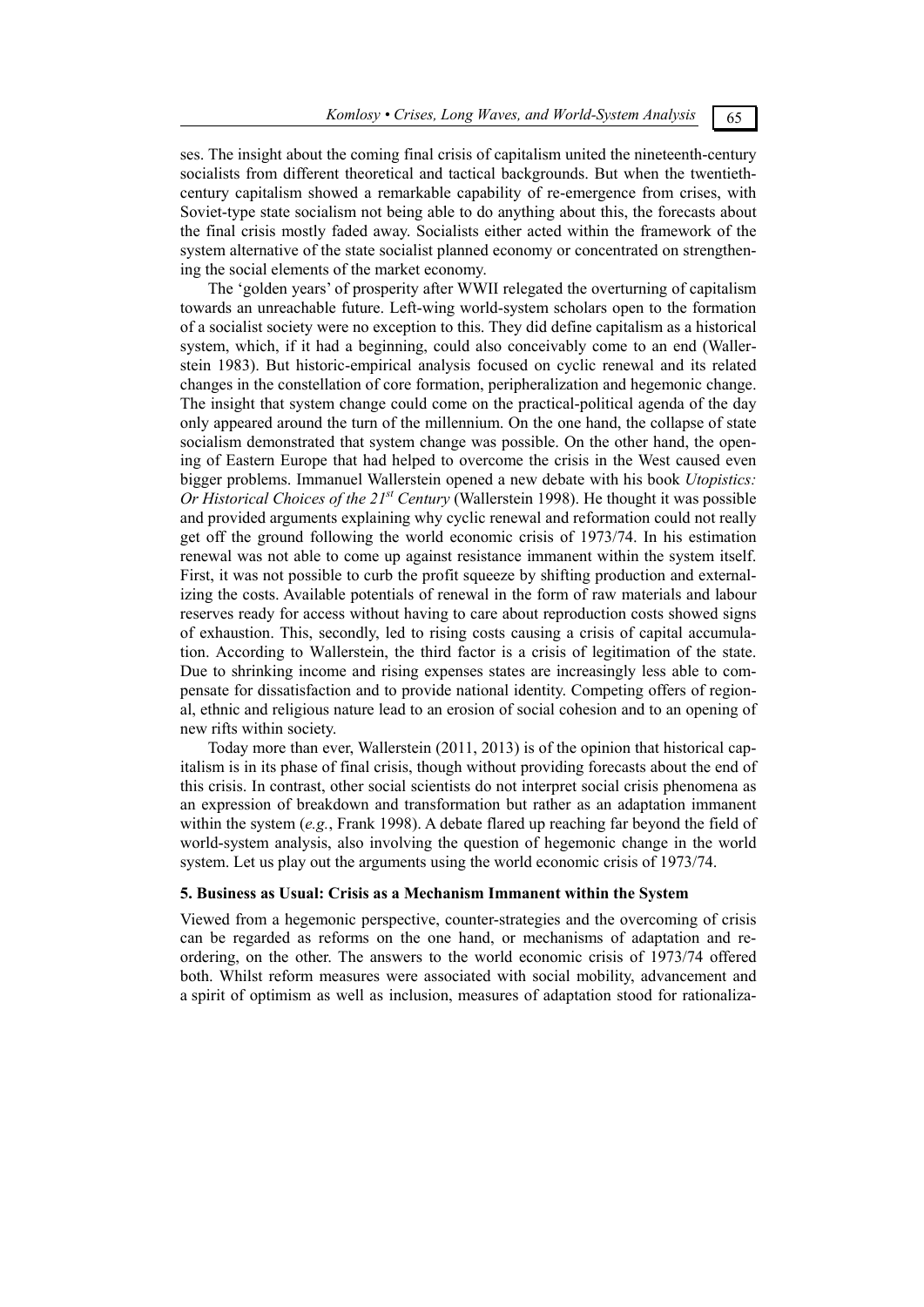tion, externalization and outsourcing, leading to a regional and global rise in social inequality. 1973/74 stands for the beginning of a B-phase. Reforming measures were supposed to lead to the development of new qualifications needed to combat the crisis and the overcoming of social hierarchies in order to remove barriers to social, professional and social mobility as well as the mental readiness for change. In many ways these reform measures related to the anti-authoritarian spirit that had emerged with the social movements during and after 1968 (Roth 2009: 148ff). The social dynamic triggered by this led to the B-phase being experienced as an upswing by many inside the cores of the world economy. This shows that individual and collective perception of crisis does not necessarily correspond with the cyclical movement of economic indicators.

Although the 1973/74 world economic crisis did not trigger recession, shrinking profits, rising wages and social costs as well as sharpening international competition slowed down the tractive forces of the leading sectors which had been carrying the Fordist model of production and consumption in the centres of the world economy so far. In reaction, rationalization and re-structuring of locations on a world scale should allow to overcome declining profits. Many owners of capital preferred financialization over productive investment, however. This tendency is characteristic for the turn from an A- to a B-phase. This, as well as the money flowing from oil-producing countries into the financial system of course, created the credit facilities enabling the new international division of labour (Fröbel, Heinrichs, and Kreye 1977). Labour-intensive production was transferred to developing countries of the south, but also to Eastern Europe, where then still socialist governments hoped for a way out of their innovationblockades in this way. The globalization of commodity chains allowed a significant lowering of production costs for industrial mass goods. The most value adding departments of research, development and logistics requiring a highly educated workforce remained in the old industrial countries whilst the Newly Industrializing Countries took over low wage manufacturing. A turn towards new lead sectors and processes happened in the metropolises. New technologies and increased flexibility of work as well as the moving of labour intensive production to low wage industrial locations played a part in the crisis being viewed as a period of departure in the old cores. In addition, the neoliberal order created to re-establish profitable capital valorization was initially overlapped by anti-cyclic programmes designed to delay adaptation to the changed necessities of capital valorization. Therefore the economic-political turn lagged behind the economic cycle. But anti-cyclic policies were only able to delay or keep away the results of adaptation from the core sections of the working class by externalizing the costs. The price to be paid for the relatively mild manifestation of the depression during the 1970s and 1980s was growing inequality. Whilst the permanent workforce was shrinking because of relocation and digitalization, precarization, fluctuation and flexibilization of labour relations began to reach the old industrial countries as well.

From the point of view of capital looking for valorization it was a successful renewal. The new international division of labour combined with digitalization of production and the globalization of commodity chains caused a massive extension of crossborder economic activity. This can be read from increased international trade, direct investment, debt and financial transactions. Multinational corporations carried interna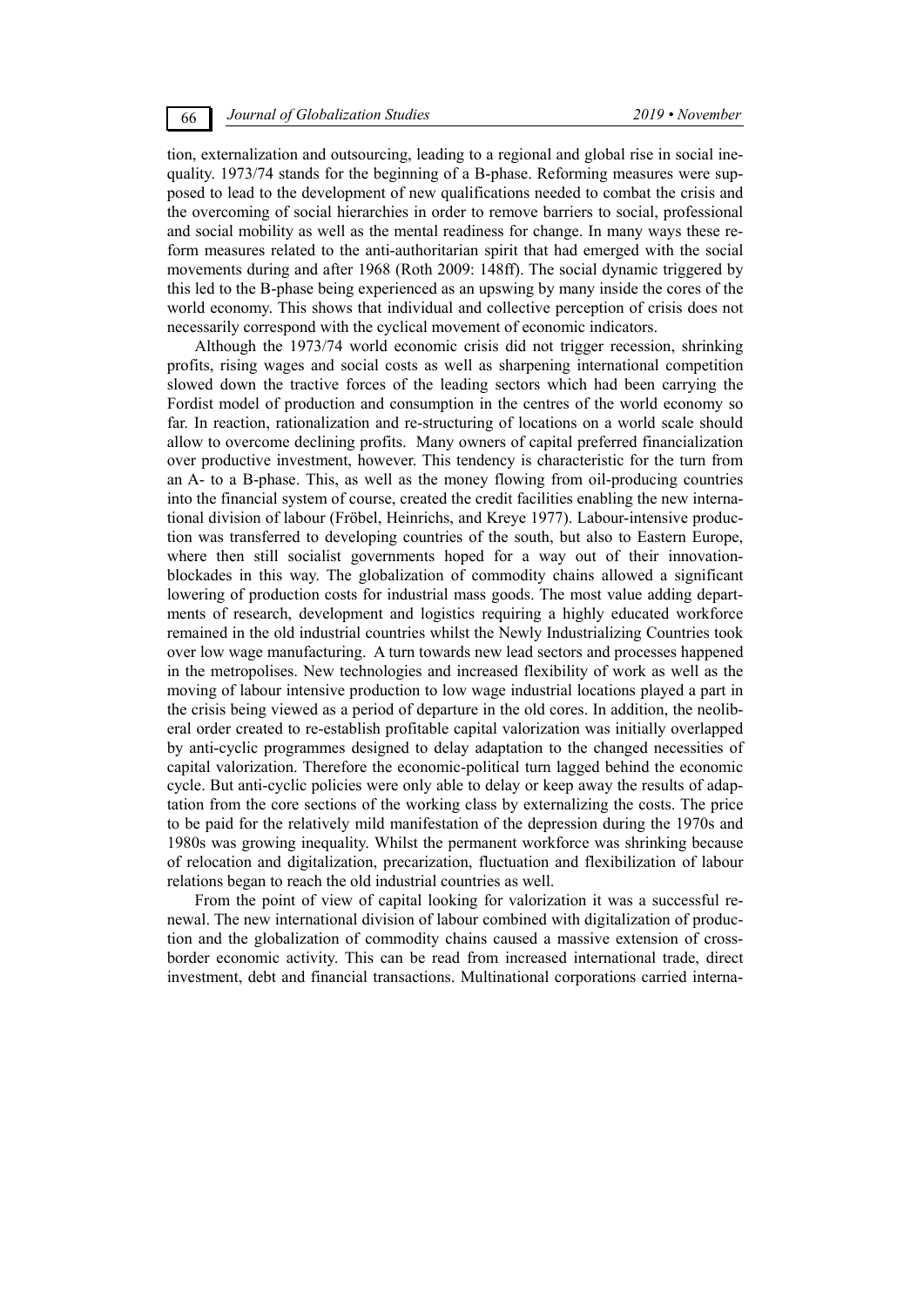tionalization of production. The governments of emerging countries hoped to get a step up the ladder of catch-up industrialization through direct foreign investment.

Along with the transformation of the world economy there came a dismantling of work-, tax-, and trade-regulations as well as of legal requirements and restrictions for investors. The competition between states for high ranking and profitable investment caused a race to the bottom, giving the opportunity to multinational corporations to play out individual suppliers or states against each other, or to replace them if needed.

The successful transformation eventually also put into question the 'achievements' gained by wageworkers in the old industrial countries. Flexibilization, precarization and commodification of social security began to supersede the old paternalistic Fordist welfare state model. Labour and trade union representatives tried to rescue what they believed they could save. This only succeeded if the right of access to social security was limited to a privileged core of the labour force. But the number of workers which did not belong to the core workers began to grow as early as during the 1980s. Whilst labour migrants from cheap wage countries were seen as competition on the labour market, those colleagues working far away in sub-companies, world market factories and free production zones remained mostly invisible. The metropolitan working class experienced them solely by way of cheap goods, which were soon regarded to be consumerist 'achievements'. This united them with the principles of global commodity chains.

Let us put this argument in relation to the cycle. The reforms and adaptation measures during the B-phase after 1973/74 prepared the ground for a new upswing. The fifth long Kondratieff wave went through its A-phase from 1990 until 2008 and tipped into recession with the world economic crisis beginning in the year 2008 which we are still experiencing today despite short-term recoveries and their different regional and sectoral developments. The prosperity of the new cycle was based on a new era of rapid economic expansion made manifest in the boom of telecommunication, the IT-sector and biotechnology. These were knowledge-based sectors gaining their material foundation for chips, microprocessors, computers, communication devices and everything needed for this hardware from the world market factories of the global south (which now include the former socialist countries in Eastern Europe). Compared to global restructuring in the previous 4<sup>th</sup> Kondratieff B-phase, ownership command and logistics within the global good chains experienced restructuring. In this period globalization of industrial locations took place under the aegis of multinational companies who multiplied the spectrum of employment types, costs and regulatory laws via their affiliates, sub-companies and contracts with subcontractors, whilst during the fifth Kondratieffcycle more and more producer companies were replaced by so-called 'global buyers'. These 'buyers' consist of wholesalers, retail chains and brand owners who select, determine and combine locations along the commodity chain from the point of view of demand and not of production (Gereffi 1994). This means that metropolitan centres that had retained strategic sections of valorization during the first phase of globalization of commodity chains seized to be irreplaceable. The command over global commodity chains began to partially shift towards regional centres like Sao Paolo, Mexico City, Hong Kong or Shanghai. As global cities, they were able to open up the value chain for local as well as transnational elites. The possibility to transform catch-up industrialization by contract manufacturing into regional development and the rise to a new capital-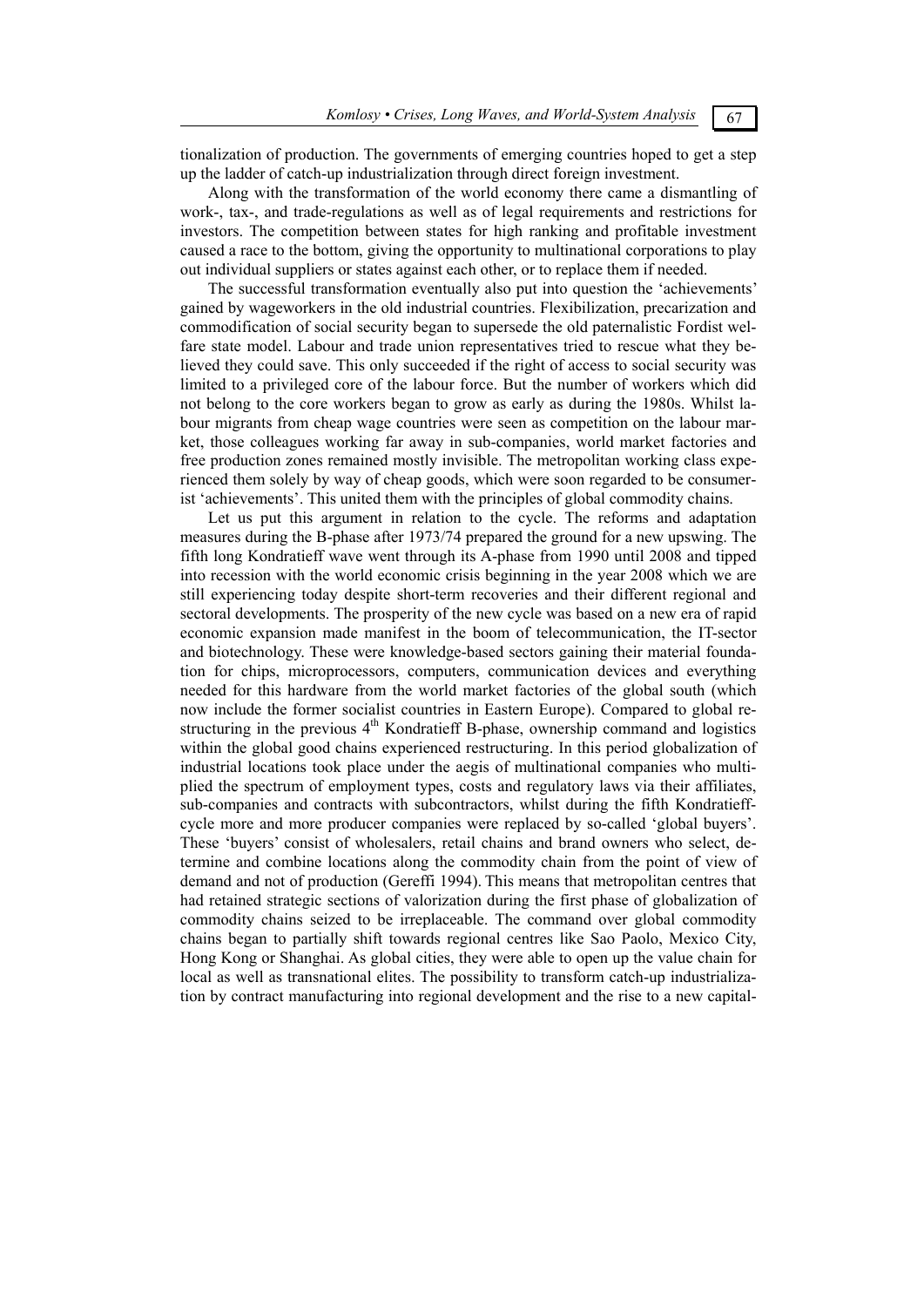ist class spread a mood of and a hope for departure in the Newly Industrializing Countries. This, of course, only concerned the winners of these developments, which, wherever they took place, gave way to deep social and regional polarization. In Eastern Europe, China and Vietnam this took place within the context of political economic system change.

There was a mixed appreciation of the upswing in the old cores, now better called former rather than old industrial countries due to global shifts in many aspects. As shining as the new post-industrial industries are, as attractive the new flexibility is, as adventurous the new careers seem to be, as far as digitalization and commodification of communication has spread into the living worlds of the broad masses so that no one wants to miss – the new upswing went together with polarization and a split in society creating winners and losers. Those belonging to the group of the losers had to accept in part huge social cuts interpreted by those affected as 'crisis'. From the perspective of systemic stability, these hardships are accompanying the phenomena, signs of and downright preconditions for an upswing. In contrast to the prosperity-phase after WWII the IT-foundation era after 1990 was not founded on widening mass consumption and participation but rather on the social differentiation of consumption. The level of commodification as well as polarization and precarization has risen sharply compared to the 1960s as well as polarization and precarization. Therefore the lower strata of society suffered much stronger from marginalization than during the socially inclusive 1960s and 1970s. The criteria for in- and exclusion have changed considerably due to changed consumer and communication habits so that the squalor of poor and impoverished strata is not visible at first glance today. Therefore when there is talk about a successful upswing this does not relate to a broadening of societal participation but rather to a recovery of the foundations of capital accumulation.

Thus, the paradox of perception is repeated under reversed portents. While the recession characterising the 1970s was interpreted as an upswing, many contemporaries viewed the upswing of the 1990s as a crisis.

## **6. The Never-Ending Crisis?**

Significant objections have been raised against the theory of recovery from the world economic crisis of the 1970s, the overcoming of Fordism in the old industrial countries and the beginning of the  $5<sup>th</sup>$  K-wave based on information- and biotechnology as new leading sectors (Kuczynski 2012a: 156–161; 2012b). Similar arguments are given in Wolf 2009: 187 and Roth 2009: 146. According to these, the IT-boom during the 1990s was a short-term bubble that in no way should be interpreted as product- and processinnovation. It rather proved the point that digitalization, proposed to be a way out of the profit squeeze of Fordist mass-production, was unable to fulfil the expectation of becoming a motor for a new upswing. It did not develop a new lead sector capable of carrying expansion. In addition, financialization of the world economy only really started to develop during the 1990s and 2000s. The capital flight into the financial business so characteristic for phases of depression carried on. It can be concluded that the upswing was of a purely fictitious nature, an optical illusion retro-acting to the productive sphere due to its aggravation intensified by the crisis. No trace of recovery. The reason why the depression of the 1970s did not develop into a great crash is attributed by Thomas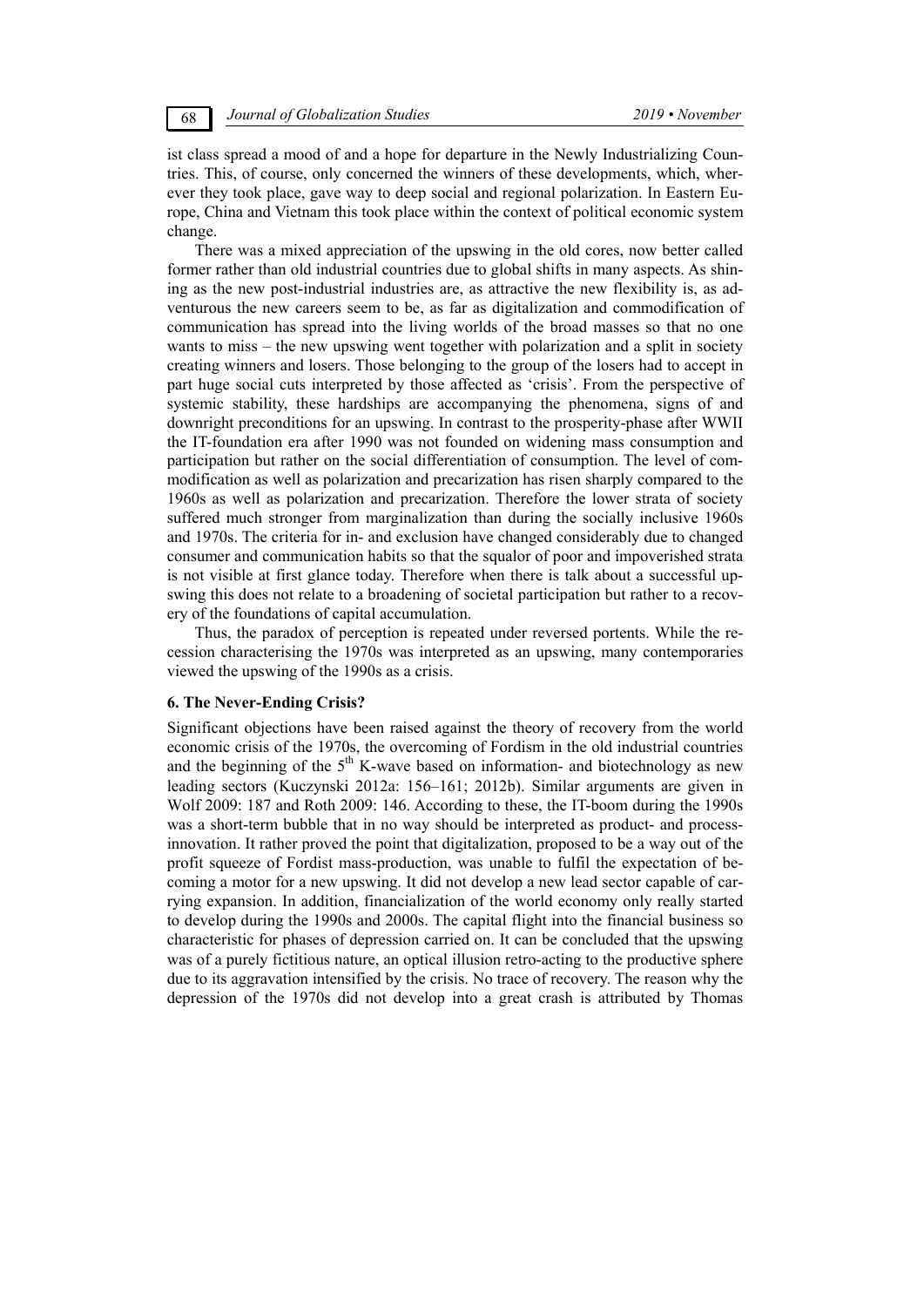Kuczynski to a rise in demand with which the cold war stimulated the arms industry during the 1980s, while the opening of Eastern European markets after the collapse of state socialism presented western capital with a wide field of markets, takeovers as well as a *tabula rasa* in the field of labour and social policy. The wars against Iraq, the Taliban in Afghanistan and Pakistan the USA dragged their allies into as well as the military interventions into the civil wars in Libya, Chad and Syria can also be interpreted as factors that helped delaying the great crash due to their effect on stimulating demand within the war economy.

This interpretation of economic movement implies that there was no recovery after the world economic crisis of 1973/74. There was a never-ending depression instead. In this case, 1973 would not appear as a full blown crisis introducing a turn from A- to B-cycle but as a short-term economic decline carried over into 1980–1982, 1987, 1990/1991 and 2001 without leading to the great crash at that stage. Following this interpretation the world economy would continue remaining in the midst of the  $4<sup>th</sup>$  Kondratieff cycle which, after some delay, turned from its A-phase to its B-phase during the crisis of 2008 and the following years; just another type of business as usual. Everything looking like a base for a new upswing has been, when seen this way, just an element of managing and repeatedly delaying a long depression which finally began to crash in 2008. Wallerstein's theory about the end of the capability of capitalism for renewal is compatible with this view.

The difficulty of determining the current form of the cycle in the here and now results from insufficient temporal distance and the temptation to interpret short-term phenomena on a long-term basis. But it also casts a shadow on the cyclic model as such at least where its capability for providing forecasts is concerned. When did the depression which followed the phase of recession after the world economic crisis of 1973/1974 and which introduced a new neoliberal model of accumulation based on a new international division of labour, digitalization and a widening of credit volume and financial business turn into a new recovery, a new 'Kondratieff'?

Some authors consider the recessive declines of 1980–1982, 1987, 1990/1991 and 2001 to be continuations of a long enduring downturn which found its current low-point in the world economic crisis following 2008.

In my opinion there are many reasons for regarding the neoliberal globalization of the 1990s carried by information- and biotechnology as an expression of a recovery which offered such potential for growth and renewal that 1990/1991 can be considered to be the beginning of a new cycle (the  $5<sup>th</sup>$  Kondratieff cycle) (see Streissler and Tichy 2012).<sup>4</sup> It was supported by the neoliberal turn, system change in Eastern Europe and policies of opening and reform in China. The system change in the Comecon countries brought events already happening in the economic sphere since the 1973/1974 world economic crisis to a conclusion in the political sphere. These had previously been unable to fully come to fruition due to the – hollowed out – political primacy of the communist parties: the peripheral inclusion of Eastern Europe as a market, low-wage location and provider of labour for the world economy. The new cycle was based on the favourable precondition of overcoming the crisis by turning Eastern Europe into a periphery (Hofbauer 2007). This opening combined itself with the global flexibilization of trade and commodity chains which allowed some emerging countries becoming region-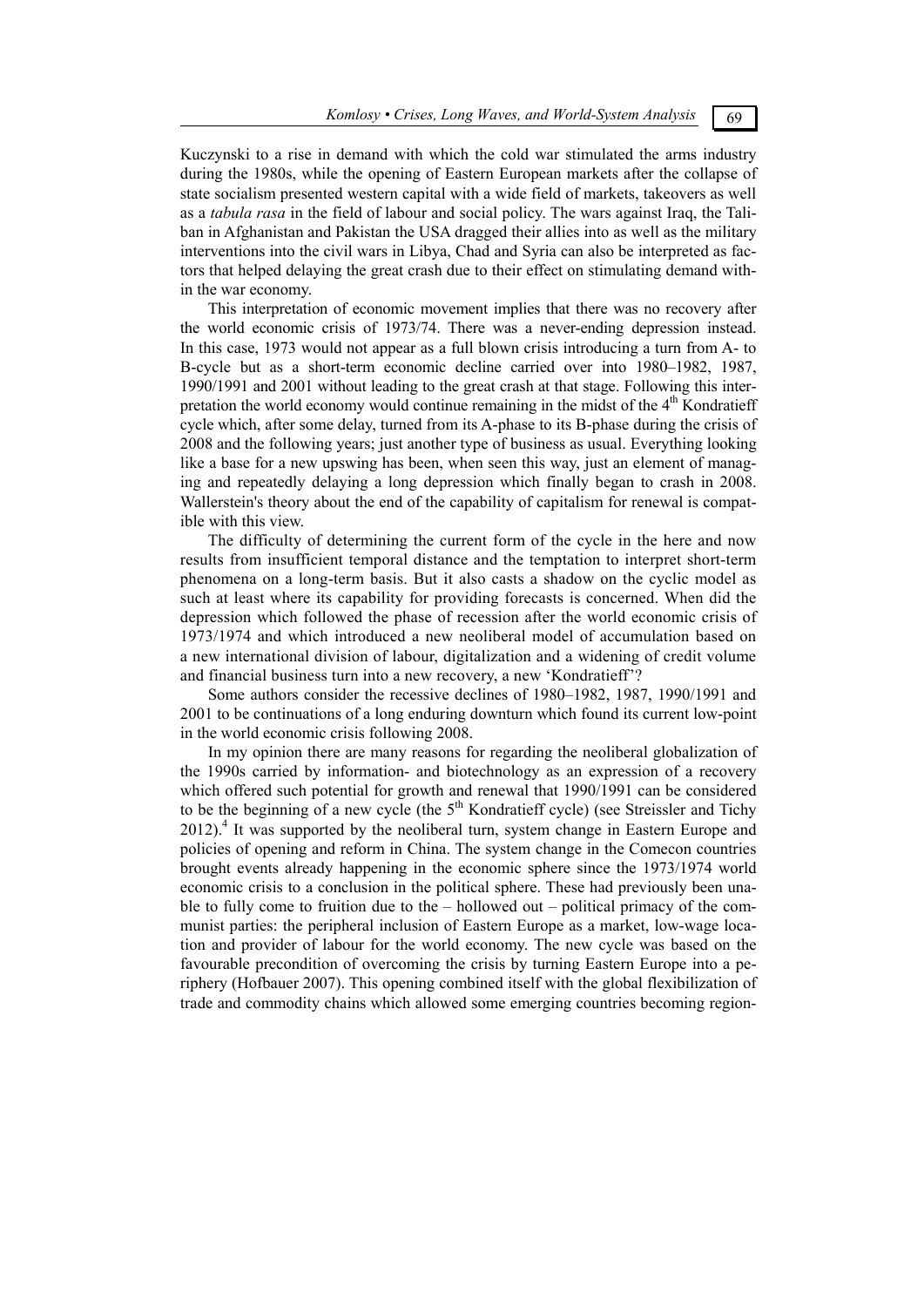al centres for the world economy. This was most clearly expressed by the rise of China. India showed similar developments, while Brazil and South Africa did not meet those expectations. In contrast to the upswing of the 1960s and early 1970s, the A-phase of the  $5<sup>th</sup>$  Kondratieff cycle did not cause social integration. Rather, it caused segmentations, which did not stop at destroying social gains in the old cores. It was nevertheless associated with hope and a spirit of departure by many social groups, not least in the aspiring industrial states of Eastern and Southern Asia, Brazil and South Africa.

Eighteen years (1990/1991–2008) may seem like a very short time for a Kondratieff A-phase including recovery and prosperity. However, the upswing was able to feed from re-structuring that took place before 1991. Of course, it is also plausible that the state of the world economy does not allow for a new upswing in terms of stabilization immanent within the system, as is postulated by Samir Amin (1991) or Immanuel Wallerstein (1998). During previous crises, this necessity if not inevitability based on Marxist crisis theory provided leftists with hope time after time, that renewal on capitalist terms was completely excluded. In contrast, the long wave model can lead to viewing capitalism as a system capable of infinite renewal. It is de facto impossible to conclusively state today whether we were at the beginning of a new B-phase in 2008 which would lead to a new upswing after a phase of depression, or whether historical capitalism is in turmoil and decline as a social formation. In any case a change in the hegemonic cycle is to be expected, although there will be resistance to this.

### **7. Crisis as Fracture Zone**

The long wave model can be useful, even when we do not view crises in a deterministic way but as open-ended moments in which different forces in society advocate their strategies for solutions and societal models. It would make sense in this respect not to concentrate on the phase of prosperity in which the hegemony of unipolar rule only gives limited room for manoeuvre, but to take the crisis as a starting point for analysis.

At the turning point in historical development the following options can be played out:

Which paths for overcoming the crisis do arise from within the system?

 Which anti-systemic forces do articulate themselves in the moment of crisis via public criticism and social protest, and do they formulate demands and programmes towards more social justice?

 Which counter-forces do form to counter the anti-systemic forces for stabilizing the system in times of danger on the one hand and on the other hand to use instability for the implementation of authoritarian solutions?

 Another response to anti-systemic critique is achieved by re-directing criticism into reform, not leading to the overcoming but rather the renewal of the system to become the favoured option. Variant 4) thus fits into variant 1).

Table 3 illustrates these four variants with regard to the world economic crises of 1873, 1929, 1973/1974 and 2008. Restrictively one should add that this presentation uses the perspective of western industrial countries and of the hegemonic and counterhegemonic forces and active social movements in those countries.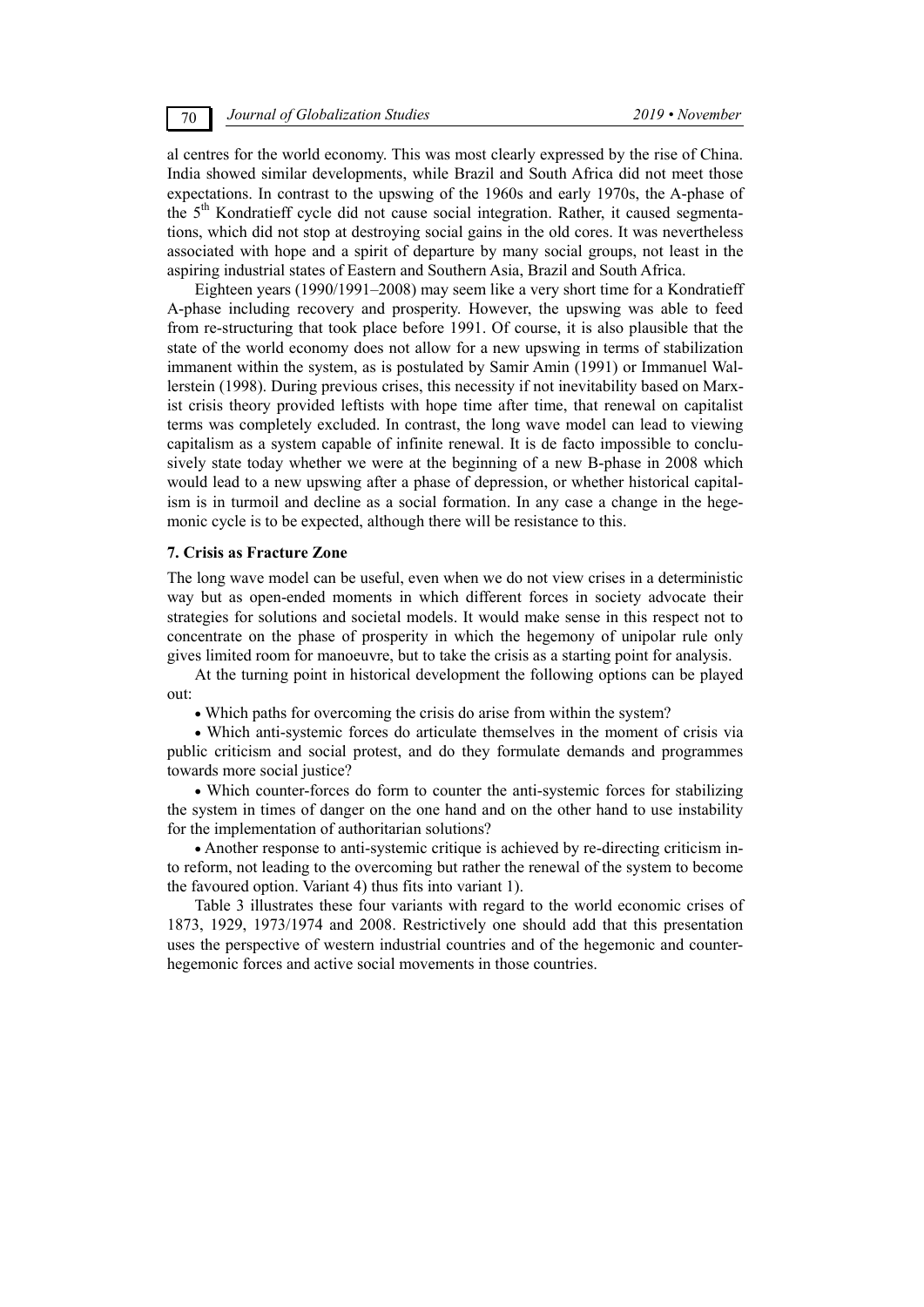*Komlosy • Crises, Long Waves, and World-System Analysis* 71

## *Table 3*

| Crisis                  | Way out within<br>the system                                                                               | Anti-systemic<br>force  | Anti-anti-<br>systemic force | Criticism of the system ><br>reform                                               |
|-------------------------|------------------------------------------------------------------------------------------------------------|-------------------------|------------------------------|-----------------------------------------------------------------------------------|
| Years following<br>1873 | Classic imperialism                                                                                        | Socialists              | <b>Nationalists</b>          | Parliamentary and elec-<br>toral reform                                           |
| Years following<br>1929 | Stimulus programmes, Leftists<br>war                                                                       |                         | Fascists                     |                                                                                   |
| Years following<br>1973 | New international<br>division of labour /<br>global commodity<br>chains, digitalization                    | New social<br>movements |                              | Co-optation of anti-<br>systemic forces and<br>their criticism into the<br>system |
| Years following<br>2008 | Global governance in Various<br>the name of free trade uprisings<br>instead of democratic<br>participation |                         | New Right                    | Consumerist promise                                                               |

#### **Crisis as fracture point for systemic, anti-systemic and anti-anti-systemic movements**

## **8. Crisis and Hegemonic Change**

When taking up the suggestion made by world-system analysis to combine economic cycles with hegemonic cycles there arise some questions often debated in the media: Against the background of China's rise as a global player, is there a turn from U.S. hegemony towards a new hegemon within the world system? Can a state, an alliance of states or a world region qualify as such and how this hegemonic change will occur? Can an analysis of previous tendencies be useful for a debate about questions about the future? Or does the continuation of old patterns prevent possibilities for creative solutions? The following considerations should therefore not be read as a forecast but rather as thought-games designed to help systematize and objectify the options on the basis of previous developments and ruptures.

The exhaustion of the American hegemonic cycle seems uncontested. The United States' decline was initiated by the revocation of the Bretton Woods system and the world economic crisis of 1973/1974. Since then we were able to observe how a declining hegemonic power behaves. It protects old privileges, activates old alliances (North-Atlantic, Pacific) and forms new alliances such as the tacit agreement with China, whose export-surplus finances the US budget and current account deficit which means the US dollar can continue to act as reserve currency. Another symptom for declining power is military interventions to secure raw materials and regional interests and to use war to revive the economy.

At the same time the applicants for the replacement of the old hegemon move into position. The loudest voice formulating such claims comes from the European Union, which re-affirmed its aim to play a more substantial role as a 'global player' in the Lisbon treaty of 2007/2009. Other potential followers are China, eventually together with other larger emerging nations who are underlining the growing strength of the global south by participating at summits like the G20 as well as by developing South-South cooperation (*e.g.*, in the framework of BRICS).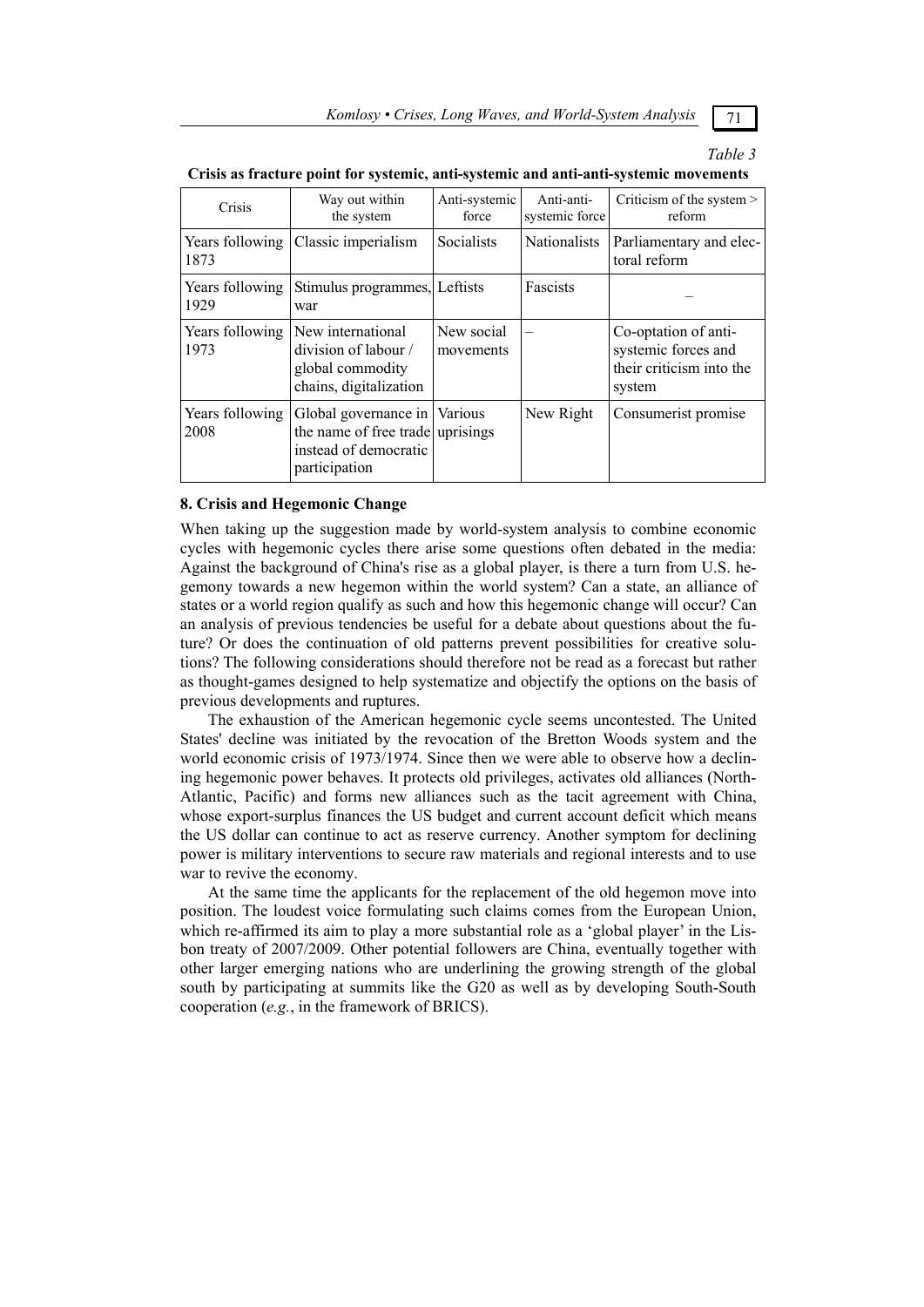An indispensable precondition for assuming a global leadership role is an economic base with a diversified economic structure and innovative, profitable companies allowing dominating lead sectors of growth, lead innovations and global value chains in the interest of local capital groups. A global hegemon has to be a core of the world economy at the same time. Each applicant will aim to develop regional integration in order to build cross-regional competitiveness based on an expanding single market. We can observe such developments with the European Union, NAFTA and ASEAN.

At present we can also observe the attempts to build trading blocks that reach beyond existing regional integration projects, like the Transpacific Partnership Agreement (TPA) or the Transatlantic Trade and Investment Partnership (TTIP), both under the leadership of the United States. They are aiming at preventing China from increasing its global influence. They do face strong resistance from various sides, however. On the other hand, there are several regional cooperation and free trade zones in Africa, Latin America and on the territory of the former USSR. Which of these can successfully establish itself as a core of the world economy or even rise to becoming a hegemon?

The decline of the US hegemony was paralleled by the formation of the European Union as a supranational block. The advantage of a great and steadily expanding single market is based on the convergence of economic freedoms of capital, goods, services and labour, whilst the divergence in social, regional and tax policy enabled companies who are active across borders to capitalize on differences in wage, tax, and social welfare levels. The project which, in the form of the euro, brought about a candidate for the succession of the US dollar seems to currently be about to break up due to its immanent dynamics. Social and regional cohesion is put in danger by a growing polarization into centres and peripheries. The continued existence of the euro is put into question although massive amounts of government spending were used to stabilize banks and creditors. A larger integrated area involving Russia and other USSR successor states which could have lent more weight to Europe as a successor of the USA was only rudimentarily realized in projects such as the North Stream gas pipeline. It was strongly opposed from the new eastern European EU members who strengthened NATO. The failure of building a union with Russia has not only been rooted in a lack of will among the European Union but also in the dominance of US interests in maintaining global military leadership in a period of domestic and global economic and social decline. Therefore the US is obliging European NATO allies to confirm and support their leading role. This made cooperation with Russia on an equal level impossible. But it was also due to the implosion of Russian state power, which in the course of privatizing state assets transformed into an oligarchy, which put objectives of national economy on the back burner. Russia struggles to stabilize its economy and keep afloat as a regional power without being able to play a role in our thoughts about hegemonic succession. However, Russia deserves attention as a possible partner for Chinese projects to increase regional cooperation in Northeast Asia as well as along the so-called New Silk Road.

There are some indications that China, which evolved from being a developing nation in 1978 to becoming the largest, at first – and in many ways for the foreseeable future – 'extended' workshop of the world since the beginning of the A-phase during the 1990s, could work itself up to becoming an economic core (see Komlosy 2011a: 73– 104; 2012b: 45–59). And that China was able to develop its own strategy for growth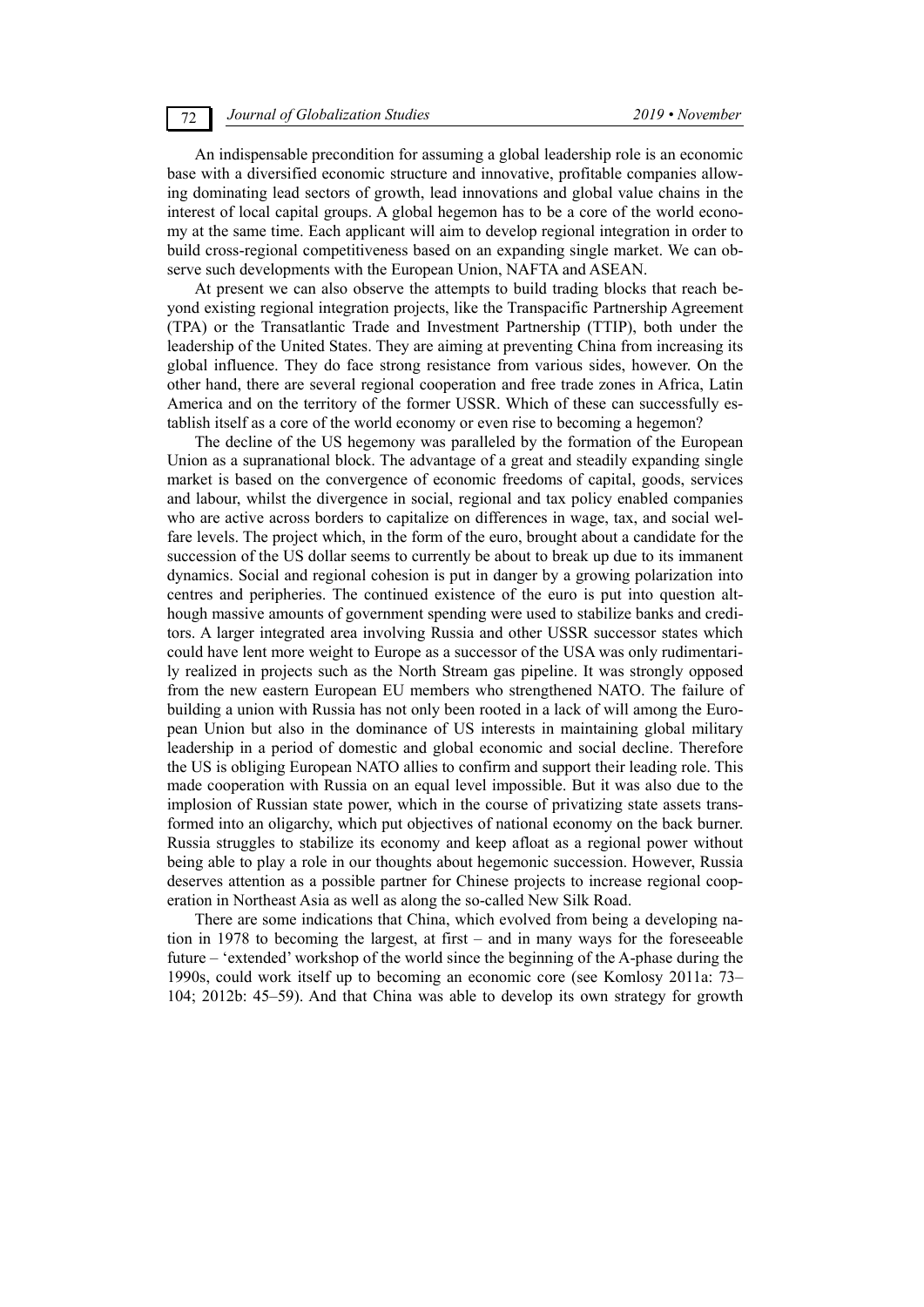and innovation in the face of the peripheralization pressure emanating from its integration as a cheap labour location at the labour intensive end of the global commodity chain was due to its size, its huge, ready and disciplined population full of hope for and motivated by a possibility of social advancement as well as the regulating hand of stateand party-leadership. While costs for investors were kept low, protests were repressed and workers' hopes put off to the future, political specifications ensured that profits from industrial foundations and contract production did not only favour foreign investors but also strengthened the capital base and know-how of companies as well as the qualifications of workers. Domestic consumption by the broad masses was shelved in favour of national economic capital accumulation, which could be regarded as a strategic effort to develop global hegemony. By providing a good service in stabilizing the debt ridden USA China positioned itself as a power already playing a role in the global struggle for hegemony although it does not fulfil any of the economic, political and social preconditions necessary for this. Since the middle of the first decade and even more so since the beginning of the economic crisis during the years following 2008 which made visible the fragility of export earnings, the Chinese government set course on an economic policy designed to strengthen value adding intensive sectors and science, to develop control functions within global commodity chains and to strengthen domestic demand. This is combined with improving social rights of workers and including wide spread undeveloped parts of central China into the industrialization programme. Thus, China carries out an integration process within its borders, which shows some parallels with EU integration. It activates the potential of a greater area characterized by huge differences in levels of development. Extended workshops are being transferred into the central areas while coastal areas are becoming concentrated global centres with company headquarters, research and development sites, high-ranking services and strong purchasing power. There is a risk that social polarization inherent in this process can increase social tensions – including the potential for ethnicization – which could be a precursor for a crisis of the state. On the other hand, material living conditions of most people are on a much lower level and it is most likely that people are willing to suffer hardships for social advancement. Another resort to better the Chinese position within the international division of labour is provided by surrounding developing nations who gladly take up the supply orders for 'global buyers' which disproportionally went to China especially after the Multi Fibre Arrangement ran out in 2004 (Komlosy 2011a: 83). When China is moving up the commodity chain by taking over high end and logistic control, it is on the way to take up the position of a regional centre. China has been involved in regional integration with neighbouring countries for a few years now. The acquisition of companies in strategically vital industry and worldwide infrastructure sites, the securing of spheres of influence, the buying of agricultural fields to compensate for a lack of food resource capacities in Africa provide proof for the intent to become a global world economic centre. The current transitional phase hardly allows for separating economic ambitions from geopolitical ones. Should China succeed in consolidating itself as an economic centre, which could grow into the role of a hegemonic power in the long term, the continuation of historical capitalism would be guaranteed. As predicted by André Gunder Frank and others, the epicentre of global lead processes would shift to East Asia, which could once more take up the leading role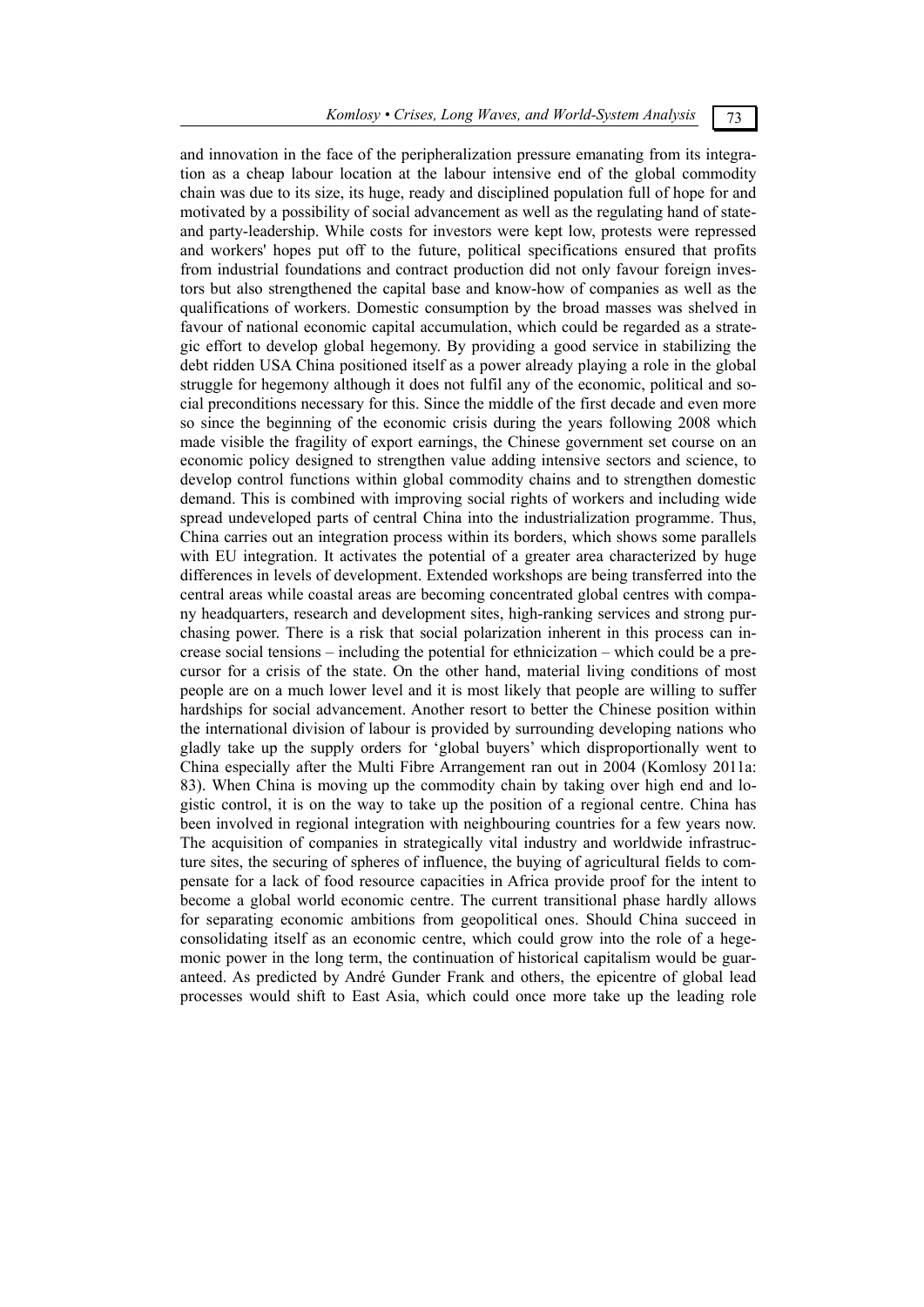played by this region from the fourteenth until the eighteenth century (Frank 1998). Continuity does not at all have to mean more of the same but could go along with an adaptation to Asian values and attitudes, which could develop pressure and serve as an example to follow and a lead culture for other world regions. The combination of capitalism with political democracy as was characteristic for the cores of the world economy during the time of British and US-American hegemony could change towards a more authoritarian capitalism, which does not rely on democratic elections but on 'social harmony'. The fact that this combination would look different within the – Asian – core than in regions who would have these values forced upon them by virtue of being peripheries or semi-peripheries would not make a fundamental difference to the method of cores having the power to determine the discourse as has been practised so far.

It is not at all certain that this scenario will come into fruition. Previous experiences would suggest that the path towards this goal will move through further Kondratieff cycles allowing the rising hegemon to develop its specific leadership qualities. Hegemonic maturity would probably only be achieved by the middle of the twenty-first century. It cannot be excluded that the road to that point would be plastered with regional and maybe even globally escalating wars. These can be defensive and assertive battles waged by the old hegemonic power and its allies. The worsening regional conflicts in the Pacific, where the USA – still the dominant military power – has recently begun concentrating its military potential confirm this. At the same time military clashes with neighbours trying to prevent a Chinese hegemon as well as competing applicants for hegemony have to be deemed possible. The peaceful US-Chinese symbiosis in which China supported the old hegemon by buying US government bonds cannot be kept up under these conditions. The Chinese programme to strengthen its domestic market as well as stated US government aims of re-industrialization point towards the end of the cooperation which has carried the  $5<sup>th</sup>$  Kondratieff A-phase.

It may happen that there will not be any new hegemons. From an optimistic view this could mean a multipolar, peaceful equilibrium. When interpreted pessimistically, this may mean permanent instability and threat of war. If there is no cyclical renewal of capital accumulation in a crisis just getting endlessly worse this could be connected to an end of historical capitalism as predicted by Immanuel Wallerstein. He calls on social movements to shape this upheaval in the spirit of social justice, so that it can be as peaceful as possible, on equal terms and as egalitarian as possible.

*The article was translated from German by Christian Bunke* 

## **NOTES**

<sup>1</sup> For a comparison of these crises see Karl Heinz Roth (2009: 285ff.); Winfried Wolf (2009: 182–185).

 $2$  In the early years of world-system research most scholars agreed with the following time and space model, most prominently developed by Wallerstein (2011a) and Arrighi (1994). In the meanwhile the scope of timing and periodizing systemic interactions has remarkably broadened, giving way to controversial debates. For a summary see Komlosy 2011b: 195–209.

<sup>3</sup> Long wave approaches were taken up by various scholars and world-system research groups. A major stimulus to adopt a cyclical perspective was marked by the global crisis of 1973/74, as reflected by Amin *et al*. (1982). Long wave models differed according to the conceptualization of the world system as a single or a multiple one, a global or a European one, with different assumptions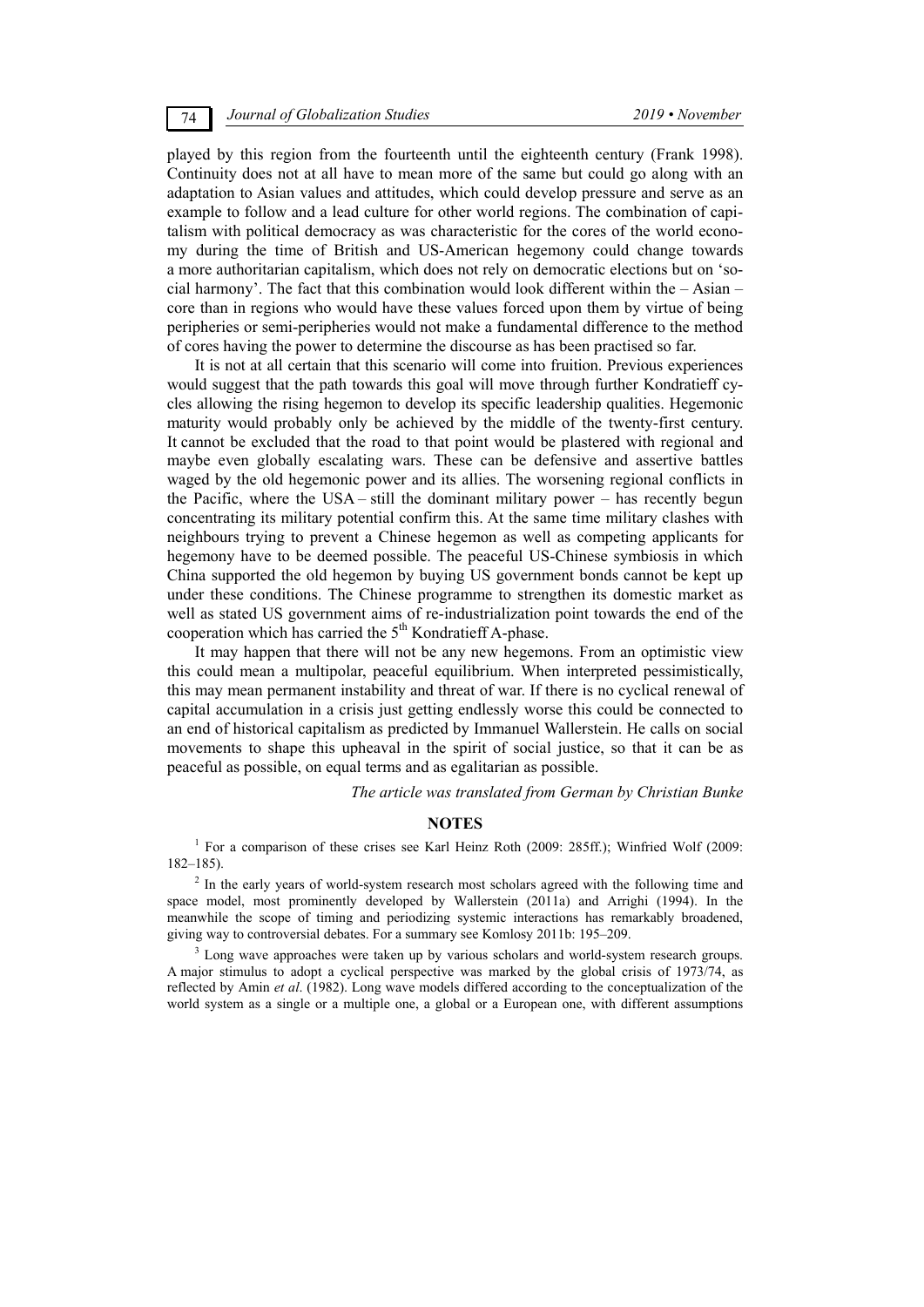about its beginning, periodization, geographical reach, hegemons, perspectives, and possible ends. Amin *et al*. (1982) proposed a concept of system that started with European expansion in the sixteenth century, step by step incorporating the rest of the world (see Overview 1). Later Frank developed a global frame-work that encompassed the globe into a single world-system from the Neolithic revolution onwards, locating its most developed region in eastern Asia until the early nineteenth century (see Frank 1998). Arrighi observed a sinocentric world-system coexisting with the capitalist one that became hegemonic in the nineteenth century (Arrighi 2007). Equally, Modelski and Thompson do not confine Kondratieff cycles to the modern period of factory-industry but trace them back into Song China and Renaissance Italy (see Modelski and Thompson 1996). In Russia cycle theories have their own history. More recently, long cycles have been rediscovered by a group of Russian scholars around the Kondratieff Waves Yearbook that offers a forum for international debate. They integrate the findings of the mostly Angloamerican world-system scholars with other traditions of cycle theory, placing long waves in the centre of a historically grounded discussion about the future trajectories of humankind (see Grinin, Devezas, and Korotayev 2012, 2014; Grinin, Korotayev, and Tausch 2016).

<sup>4</sup> Kondratieff Waves Yearbooks mirror the vivid debate about the existence and the timing of the 5th and 6th Kondratieff cycle.

## **REFERENCES**

- Amin, S. 1991. *L'Empire du chaos. La nouvelle mondialisation capitaliste.* Paris: L'Harmattan.
- Amin, S., Arrighi, G., Frank, A. G., and Wallerstein, I. 1982. *Dynamics of Global Crisis.* New York – London: Monthly Review Press.
- Arrighi, G. 1994. *The Long 20th Century. Money, Power, and the Origins of Our Time*. London – New York.
- Bornschier, V., and Lengyel, P. 1992. *Waves, Formations and Values in the World System.*  New Brunswick, N. J.: Transaction Publishers.
- Frank, A. G. 1998. *Re-Orient. Global Economy in the Asian Age*. Berkeley London: University of California Press.
- Fröbel, V., Heinrichs, J., and Kreye, O. 1977. *Die neue internationale Arbeitsteilung.* Reinbek bei Hamburg: Rowohlt.
- Galbraith, J. K. 2009. *Der große Crash 1929. Ursachen, Verlauf, Folgen*. München.
- Gereffi, G. 1994. The Organization of Buyer Driven Commodity Chains: How US Retailers Shape Overseas Production Networks. *Commodity Chains in Global Capitalism* / Ed. by G. Gereffi, and M. Korzeniewicz. Westport, CT.
- Grinin, L. E., Devezas, T. C., and Korotayev, A. V. (Eds.) 2012. *Kondratieff Waves: Dimensions and Perspectives at the Dawn of the 21st Century.* Volgograd: 'Uchitel' Publishing House.
- Grinin, L. E., Devezas, T. C., and Korotayev, A. V. (Eds.) 2014. *Kondratieff Waves. Yearbook.* Volgograd: Uchitel Publishing House.
- Grinin, L., Korotayev, A., and Tausch, A. 2016. *Economic Cycles, Crises, and the Global Periphery.* Heidelberg – New York – Dordrecht – London: Springer International Publishing.
- Hofbauer, H. 2007. *EU-Osterweiterung. Historische Basis ökonomische Triebkräfte soziale Folgen*. Wien: Promedia.
- Roth, K.-H. 2009. *Die globale Krise.* Hamburg: VSA Verlag.